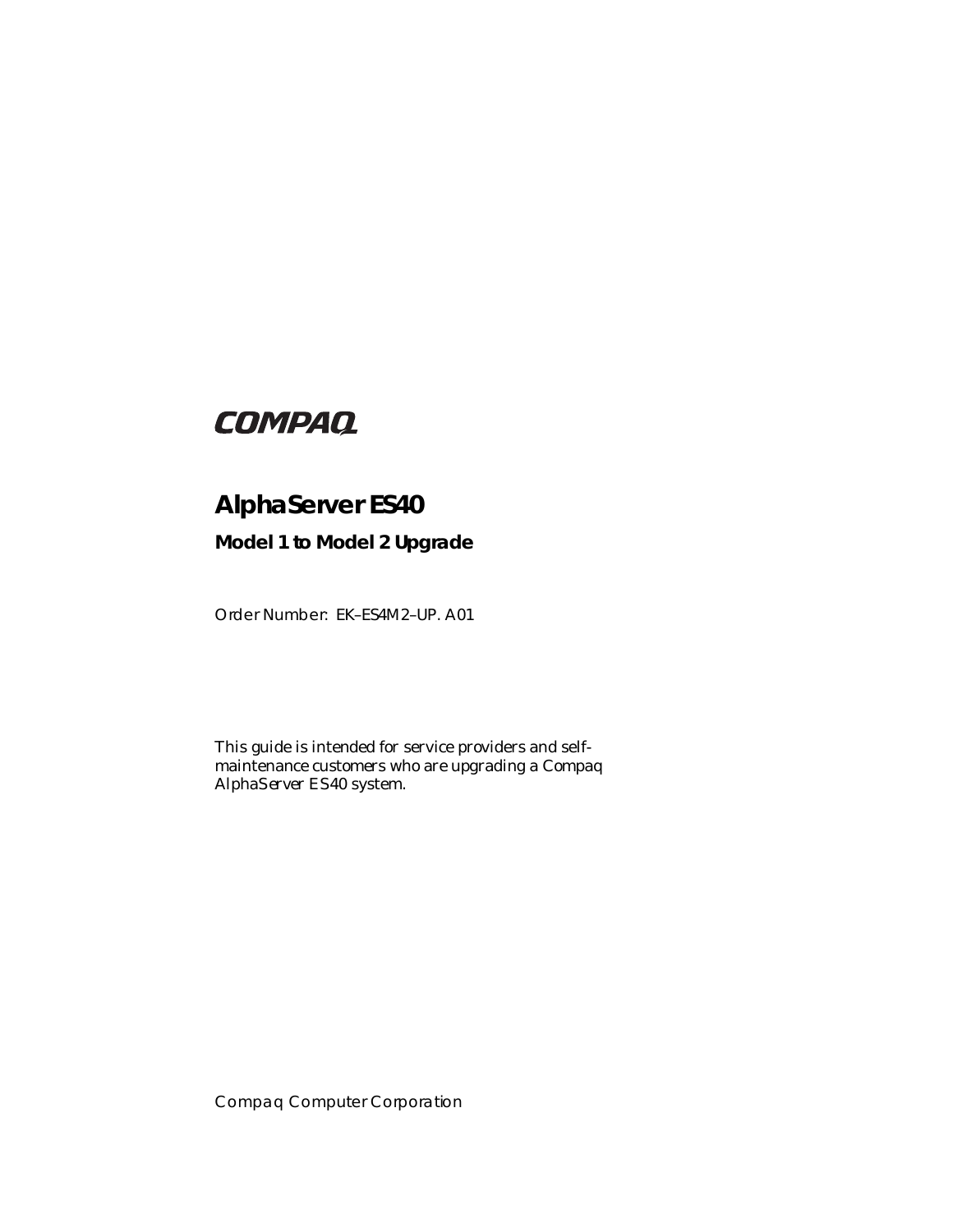**First Printing, July 1999**

The information in this publication is subject to change without notice.

COMPAQ COMPUTER CORPORATION SHALL NOT BE LIABLE FOR TECHNICAL OR EDITORIAL ERRORS OR OMISSIONS CONTAINED HEREIN, NOR FOR INCIDENTAL OR CONSEQUENTIAL DAMAGES RESULTING FROM THE FURNISHING, PERFORMANCE, OR USE OF THIS MATERIAL. THIS INFORMATION IS PROVIDED "AS IS" AND COMPAQ COMPUTER CORPORATION DISCLAIMS ANY WARRANTIES, EXPRESS, IMPLIED OR STATUTORY AND EXPRESSLY DISCLAIMS THE IMPLIED WARRANTIES OF MERCHANTABILITY, FITNESS FOR PARTICULAR PURPOSE, GOOD TITLE AND AGAINST INFRINGEMENT.

This publication contains information protected by copyright. No part of this publication may be photocopied or reproduced in any form without prior written consent from Compaq Computer Corporation.

© 1999 Digital Equipment Corporation.

All rights reserved. Printed in the U.S.A.

The software described in this guide is furnished under a license agreement or nondisclosure agreement. The software may be used or copied only in accordance with the terms of the agreement.

COMPAQ and the Compaq logo are registered in United States Patent and Trademark Office. Tru64 is a trademark of Compaq Computer Corporation. AlphaServer and OpenVMS are trademarks of Digital Equipment Corporation. UNIX is a registered trademark in the U.S. and other countries, licensed exclusively through X/Open Company Ltd.

Microsoft, Windows, and Windows NT are registered trademarks of Microsoft Corporation.

Other product names mentioned herein may be the trademarks of their respective companies.

**Warning!** This is a Class A product. In a domestic environment this product may cause radio interference in which case the user may be required to take adequate measures.

**Achtung!** Dieses ist ein Gerät der Funkstörgrenzwertklasse A. In Wohnbereichen können bei Betrieb dieses Gerätes Rundfunkstörungen auftreten, in welchen Fällen der Benutzer für entsprechende Gegenmaßnahmen verantwortlich ist.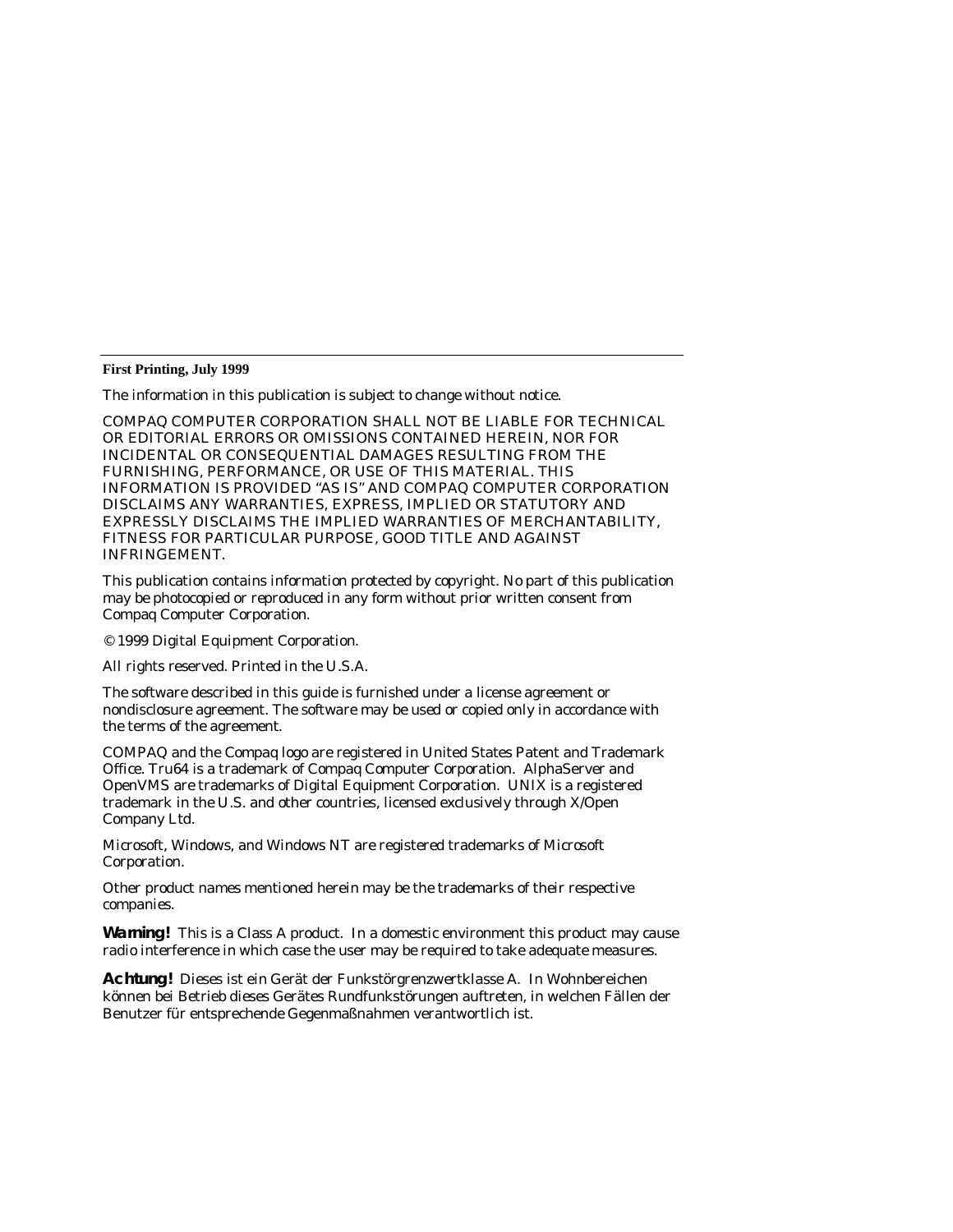**Attention!** Ceci est un produit de Classe A. Dans un environnement domestique, ce produit risque de créer des interférences radioélectriques, il appartiendra alors à l'utilisateur de prendre les mesures spécifiques appropriées.

## 警告使用者:

這是甲類的資訊產品,在居住的 環境中使用時,可能會造成射頻 干擾,在這種情況下,使用者會 被要求採取某些適當的對策。

に基づくクラスA情報技術装置です。この装置を家庭環境で使用すると電波 妨害を引き起こすことがあります。この場合には使用者が適切な対策を講ず るよう要求されることがあります。

**FCC Notice**: This equipment generates, uses, and may emit radio frequency energy. The equipment has been type tested and found to comply with the limits for a Class A digital device pursuant to Part 15 of FCC rules, which are designed to provide reasonable protection against such radio frequency interference.

Operation of this equipment in a residential area may cause interference in which case the user at his own expense will be required to take whatever measures may be required to correct the interference.

Any modifications to this device—unless expressly approved by the manufacturer—can void the user's authority to operate this equipment under part 15 of the FCC rules.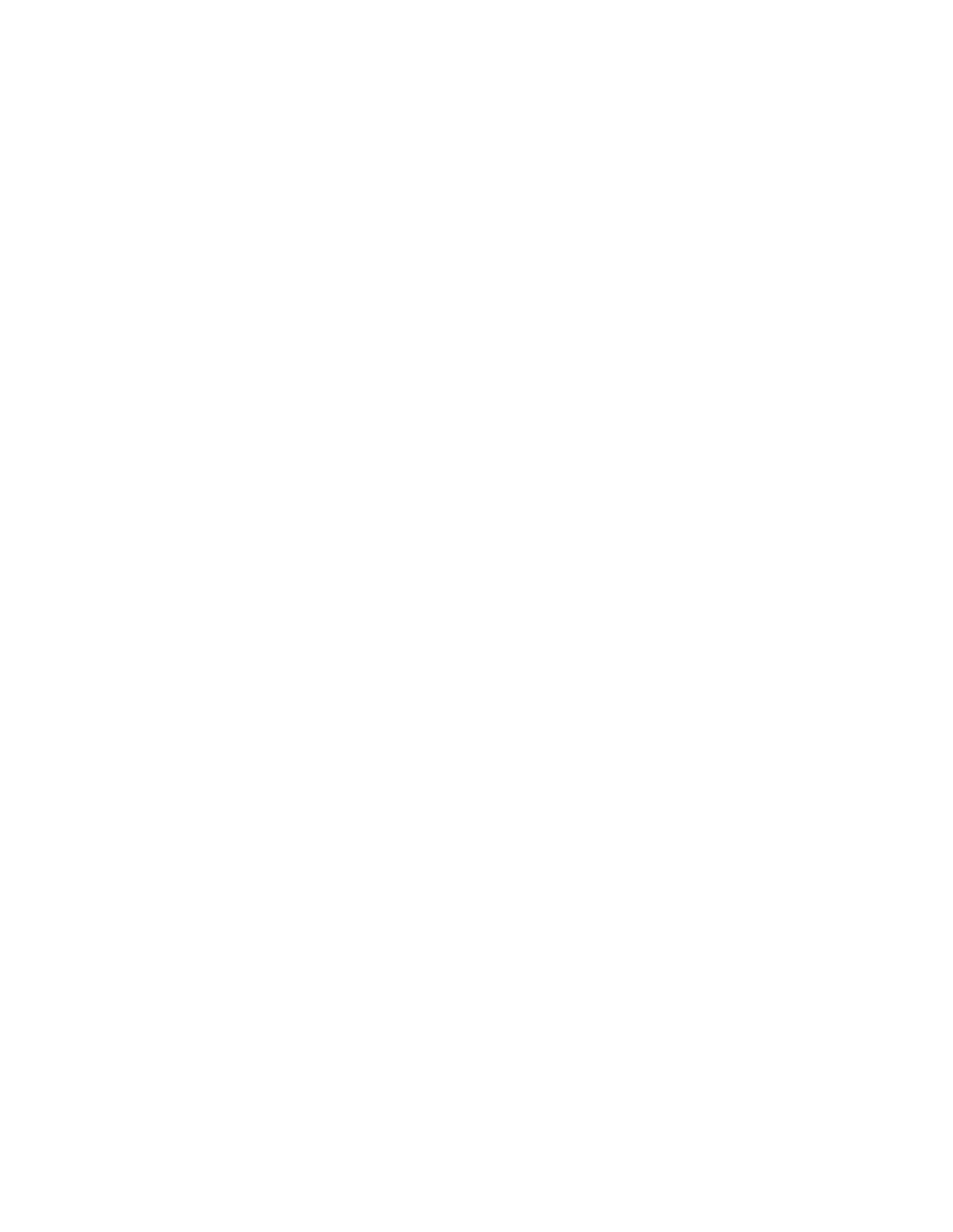# **Contents**

| Preface | vii                              |  |
|---------|----------------------------------|--|
|         | Chapter 1 Preparing to Upgrade   |  |
| 1.1     |                                  |  |
|         | Chapter 2 Performing the Upgrade |  |
| 2.1     |                                  |  |
| 2.2     |                                  |  |
| 2.3     |                                  |  |
| 2.4     |                                  |  |
| 2.5     |                                  |  |
| 2.6     |                                  |  |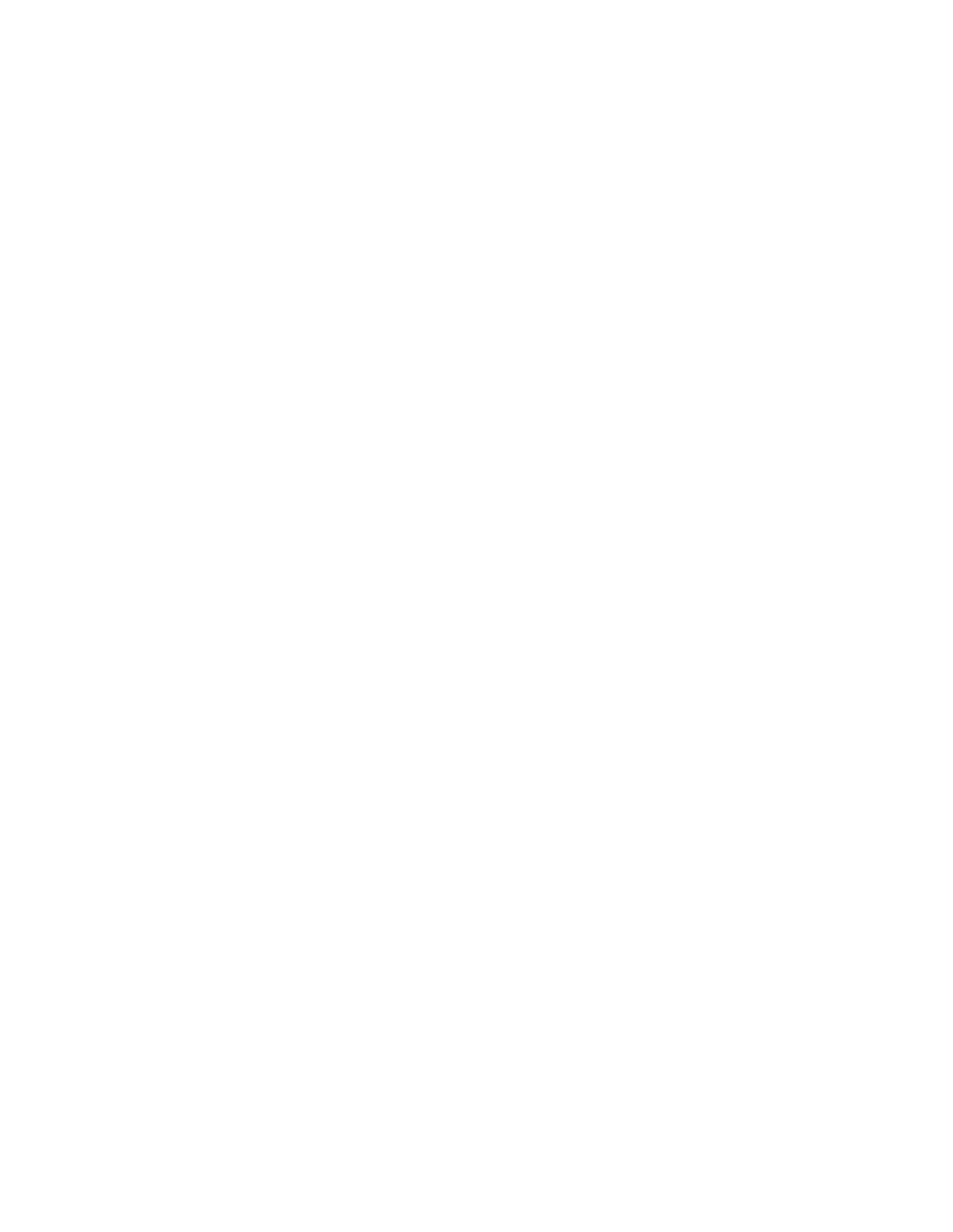# **Preface**

### **Intended Audience**

This manual is for service providers and self-maintenance customers who are upgrading a *Compaq AlphaServer* ES40 system from a Model 1 to a Model 2.

## **Document Structure**

This manual uses a structured documentation design. Topics are organized into small sections, usually consisting of two facing pages. Most topics begin with an abstract that provides an overview of the section, followed by an illustration or example. The facing page contains procedures.

This manual has two chapters.

**Chapter 1, Preparing to Upgrade**, lists the contents of the upgrade kit and lists steps to take before performing the upgrade.

**Chapter 2, Performing the Upgrade**, gives instructions on replacing the memory motherboards and the PCI backplane.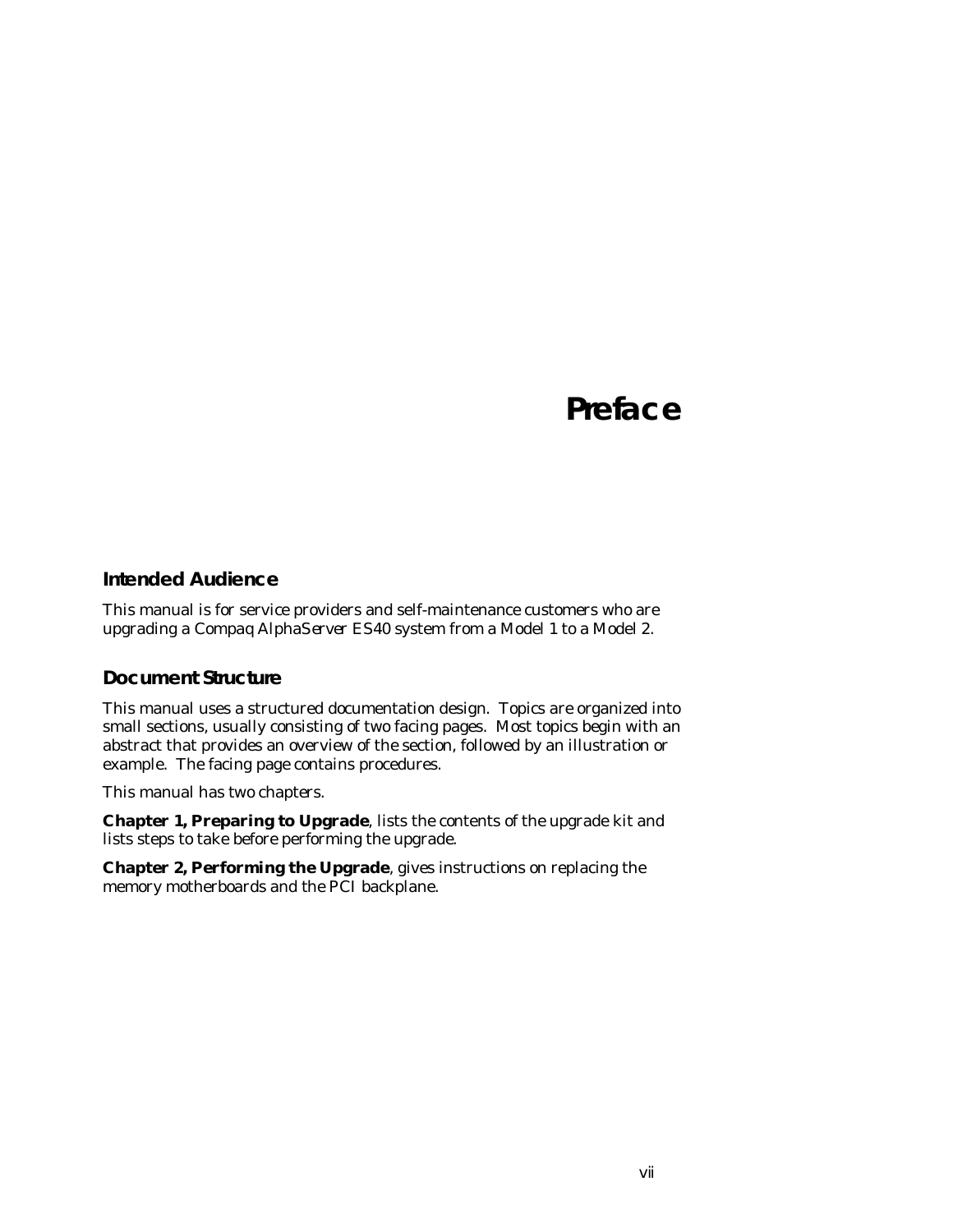## **Documentation Titles**

## **Table 1 Compaq AlphaServer ES40 Documentation**

| Title                                        | <b>Order Number</b>   |
|----------------------------------------------|-----------------------|
| User Documentation Kit                       | OZ-6E88A-G8           |
| Owner's Guide                                | $EK$ - $ES240$ -UG    |
| User Interface Guide                         | $EK$ - $ES240$ -UI    |
| <b>Tower and Pedestal Basic Installation</b> | EK-ES240-PD           |
| <b>Release Notes</b>                         | EK-ES240-RN           |
| Documentation CD (6 languages)               | $AG$ -RF9HA-BE        |
| Maintenance Kit                              | $OZ-01BAB-GZ$         |
| Service Guide                                | EK-ES240-SV           |
| <b>Illustrated Parts Breakdown</b>           | $EK$ - $ES$ 240- $IP$ |
| Loose Piece Items                            |                       |
| Rackmount Installation Guide                 | $EK$ - $ES$ 240- $RG$ |
| <b>Rackmount Installation Template</b>       | EK-ES4RM-TP           |
| <b>ES40 DIMM Information Sheet</b>           | EK-MS610-DM           |
| ES40 Model 2 to Model 2 Upgrade              | EK-ES4M2-UP           |

## **Support Resources**

Support resources for this system are available on the Internet, including a supported options list, firmware updates, and patches.

http://www.digital.com/alphaserver/technical.html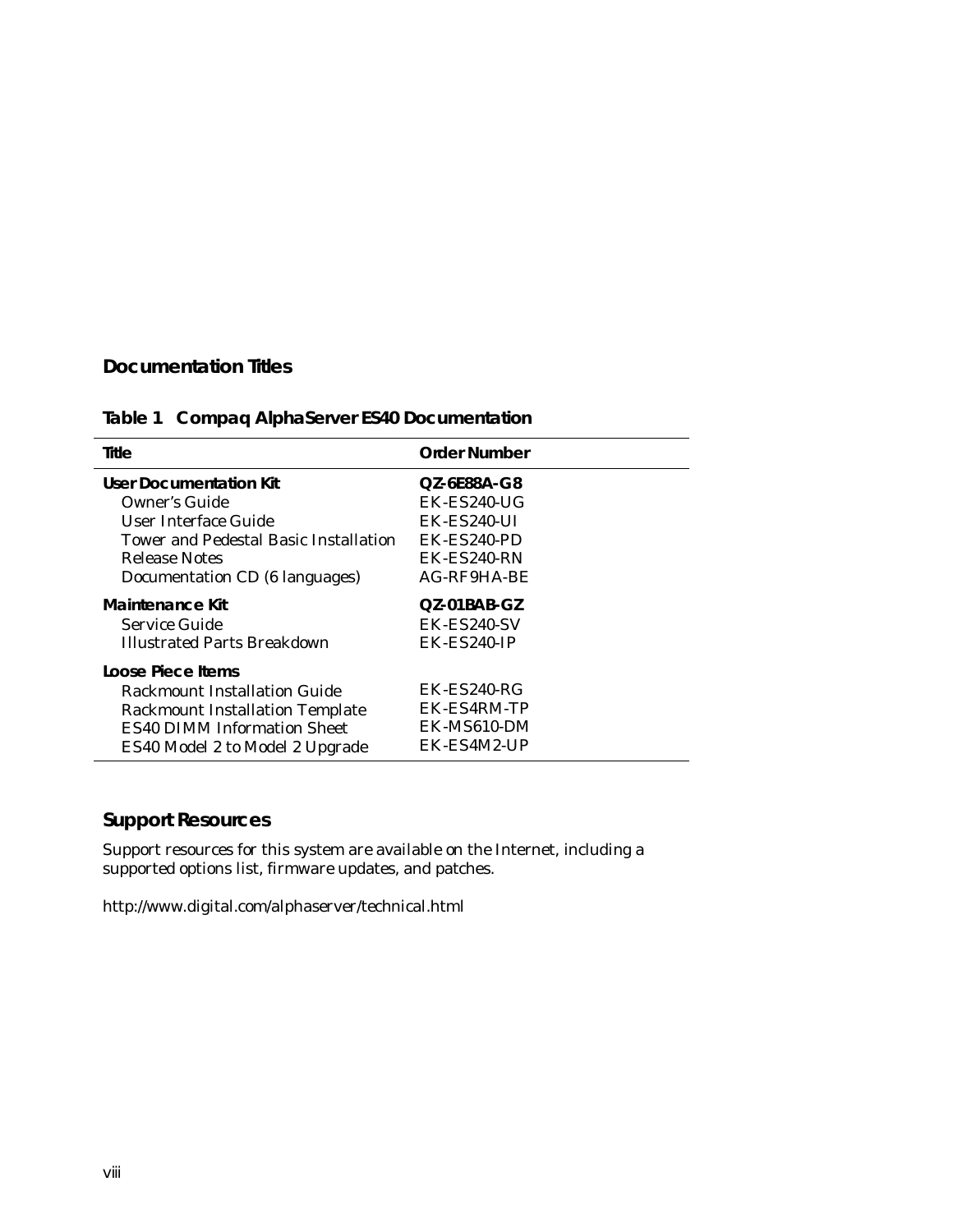# **Chapter 1 Preparing to Upgrade**

This document explains how to upgrade from a *Compaq AlphaServer ES40* Model 1 system to a Model 2 system. The upgrade increases the system's memory capacity and I/O capacity.

### **3X-KFPPA-AA Upgrade Kit**

The 3X-KFPPA-AA upgrade kit contains the following components:

| Component                 | <b>Part Number</b> | Quantity |
|---------------------------|--------------------|----------|
| 10-slot PCI backplane     | 54-30156-01        |          |
| 8-slot memory motherboard | 54-25582-01        |          |

**Installation Tools**

The upgrade requires the following tools:

- Phillips #2 screwdriver (a magnetic screwdriver is recommended)
- Allen wrench (3 mm)
- Anti-static wrist strap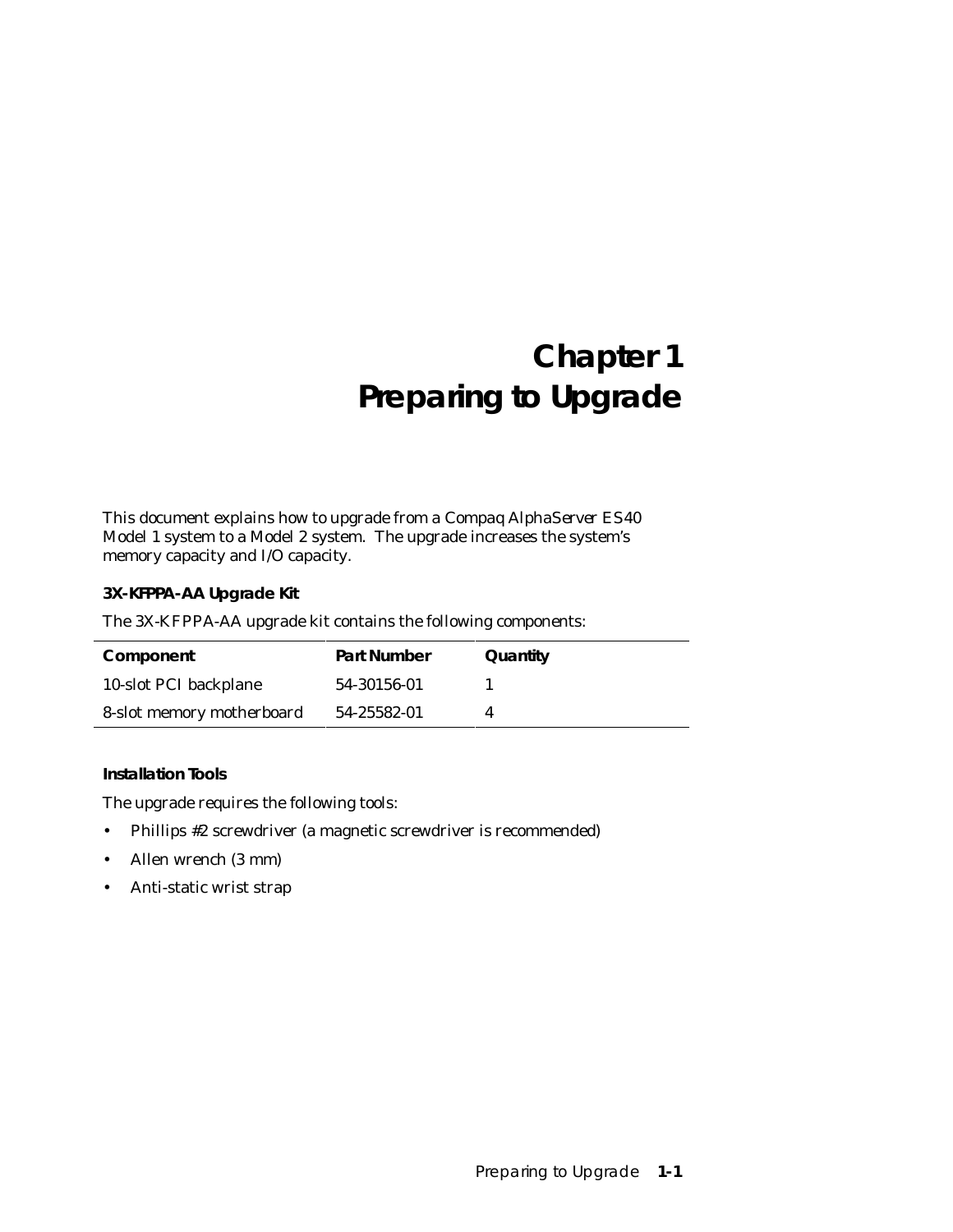## **1.1 Preparing to Upgrade**

### **Before performing the upgrade, shut down the system and remove power.**

Observe the warnings below and perform the following actions before beginning the upgrade:

- 1. Shut down the operating system according to the instructions in the operating system documentation.
- 2. Shut down power on all external devices connected to the system.
- 3. Shut down power to the system.
- 4. Unplug the power cord from each power supply.

**WARNING: To prevent injury, access is limited to persons who have appropriate technical training and experience. Such persons are expected to understand the hazards of working within this equipment and take measures to minimize danger to themselves or others. These measures include:**

**1. Remove any jewelry that may conduct electricity.**

**2. When accessing the system card cage, power down the system and wait 2 minutes to allow components to cool. 3. Wear an anti-static wrist strap when handling internal**

**components.**



**WARNING: To prevent injury, unplug the power cord from each power supply before installing components.**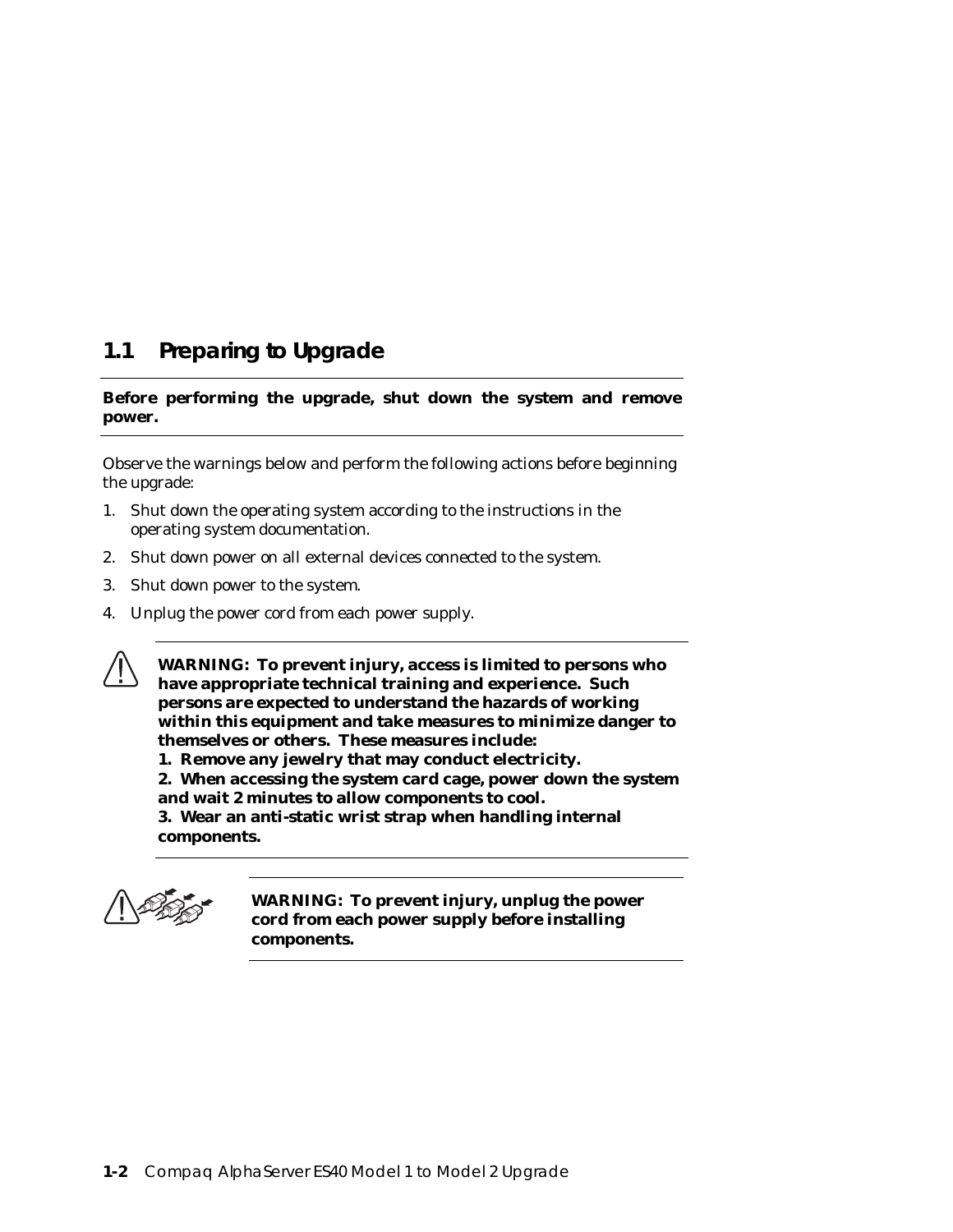# **Chapter 2 Performing the Upgrade**

The following steps are required to perform the upgrade:

- Replacing the 4-slot memory motherboards (MMBs) with the 8-slot MMBs
- Replacing the 6-slot PCI backplane with the 10-slot PCI backplane

The procedures are on the following pages.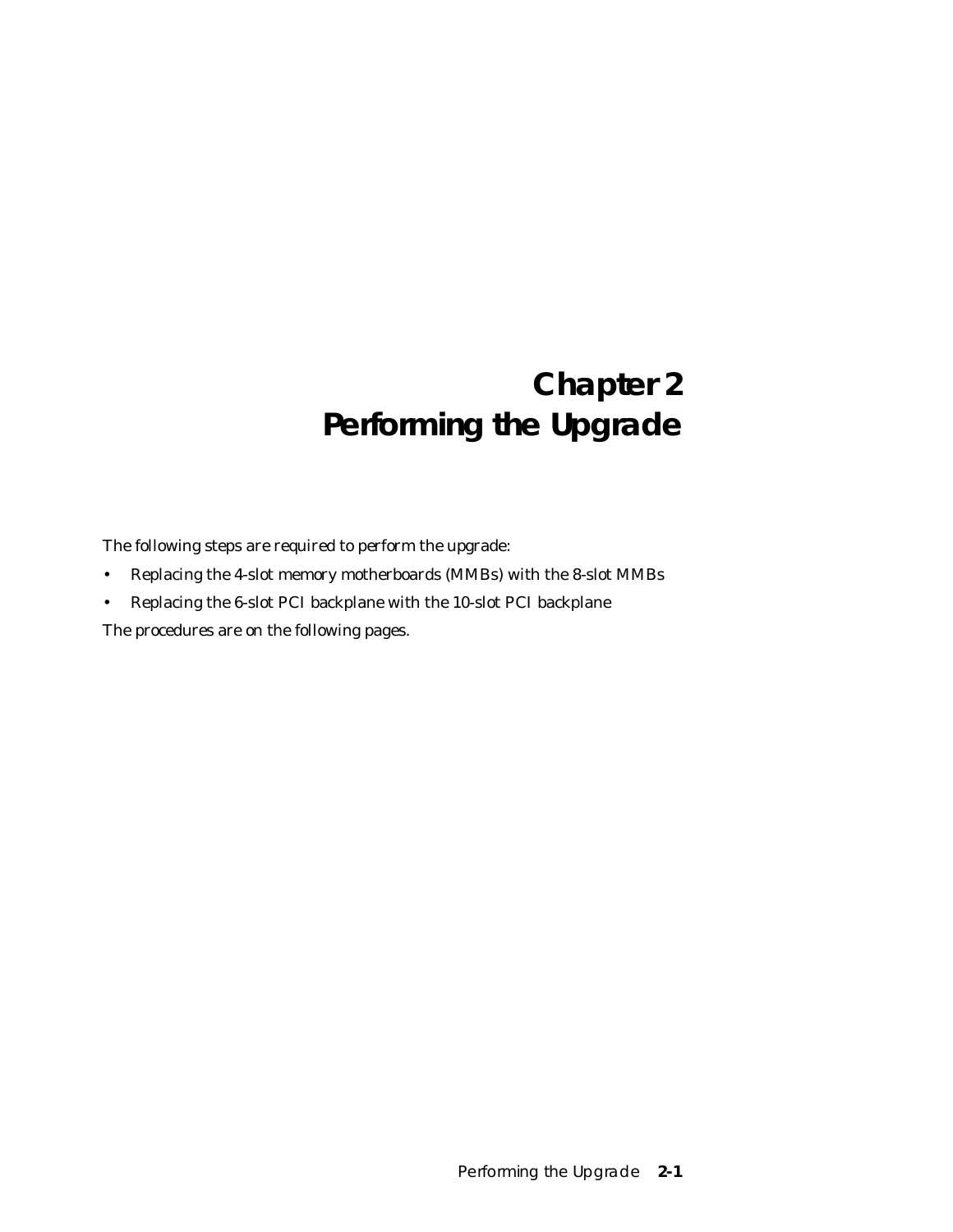## **1.1 Removing Enclosure Panels**

**Open and remove the front door. Loosen the captive screws that allow you to remove the top and side panels.**



**Figure 2–1 Enclosure Panel Removal (Tower)**

```
PK0221
```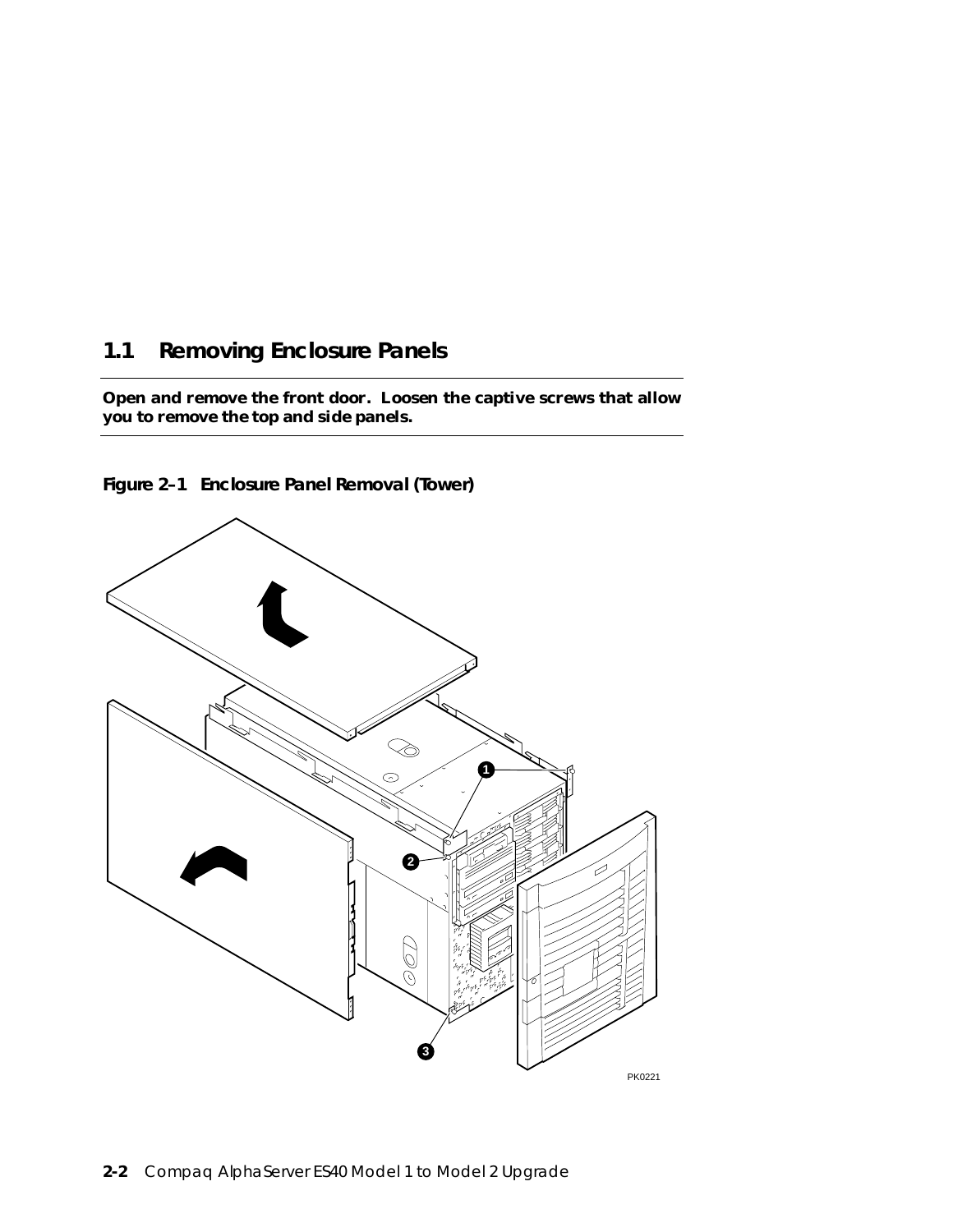**To Remove Enclosure Panels from a Tower**

The enclosure panels are secured by captive screws.

- 1. Remove the front door.
- 2. To remove the top panel, loosen the top left and top right captive screws  $\bullet$ . Slide the top panel back and lift it off the system.
- 3. To remove the left panel, loosen the captive screw  $\Theta$  at the top and the captive screw ➌ at the bottom. Slide the panel back and then tip it outward. Lift it off the system.
- 4. Go to Section 2.2 for instructions on removing covers from the system chassis.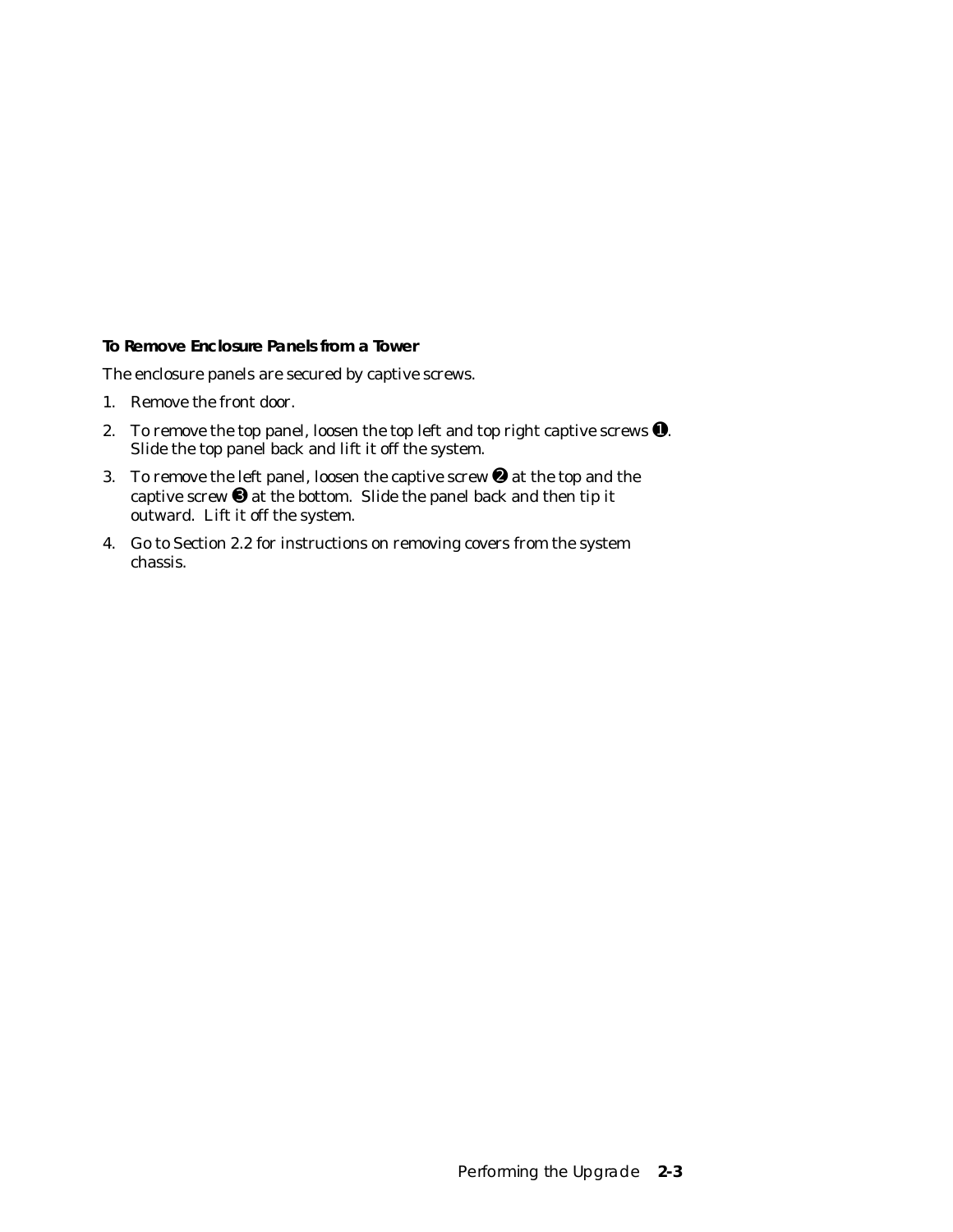

**Figure 2–2 Enclosure Panel Removal (Pedestal)**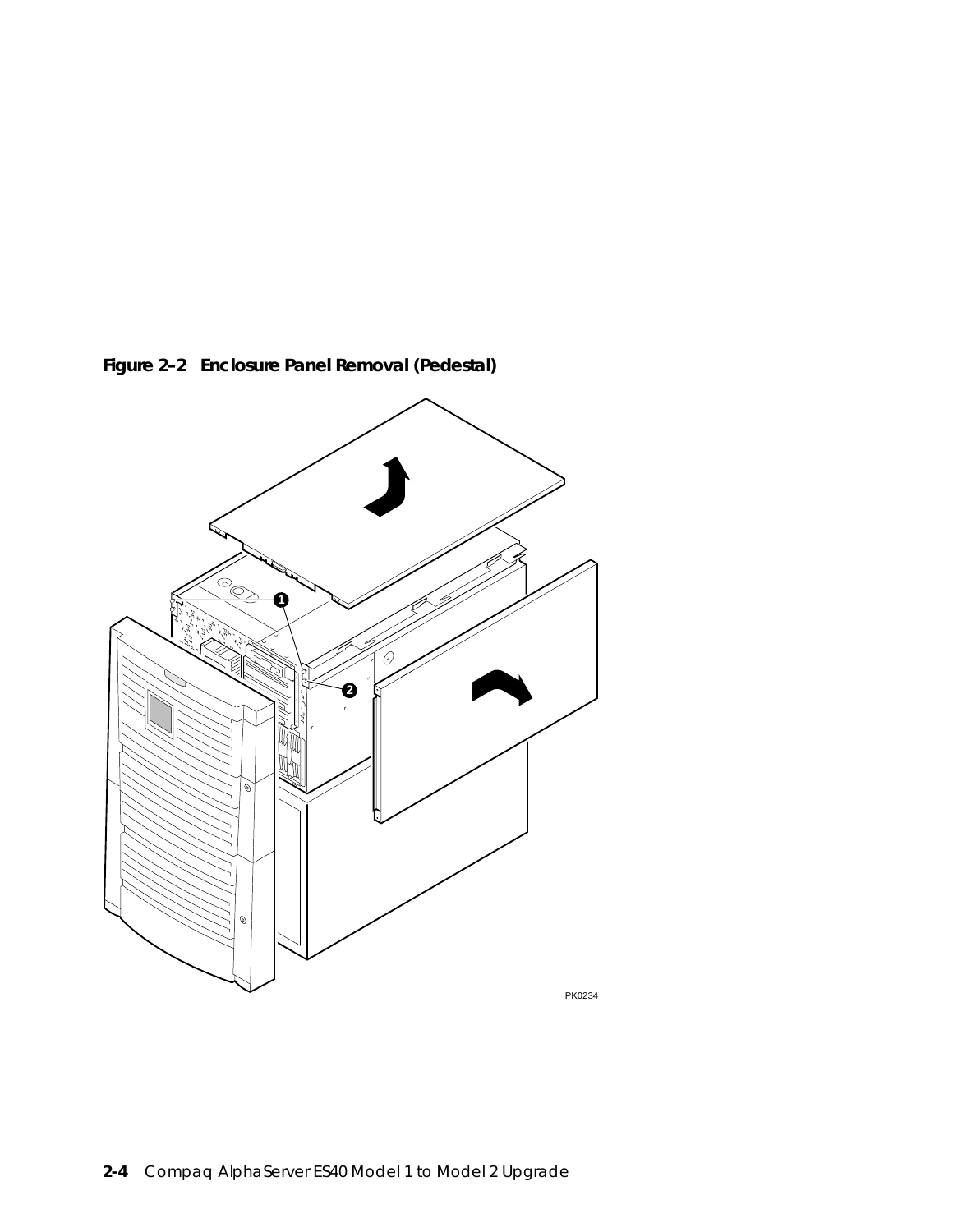**To Remove Enclosure Panels from a Pedestal**

The enclosure panels are secured by captive screws.

- 1. Open and remove the front doors.
- 2. To remove the top enclosure panel, loosen the top left and top right captive screws  $\bullet$ . Slide the top panel back and lift it off the system.
- 3. To remove the right enclosure panel, loosen the captive screw shown in ➋. Slide the panel back and then tip it outward. Lift the panel from the three tabs.
- 4. Go to Section 2.2 for instructions on removing covers from the system chassis.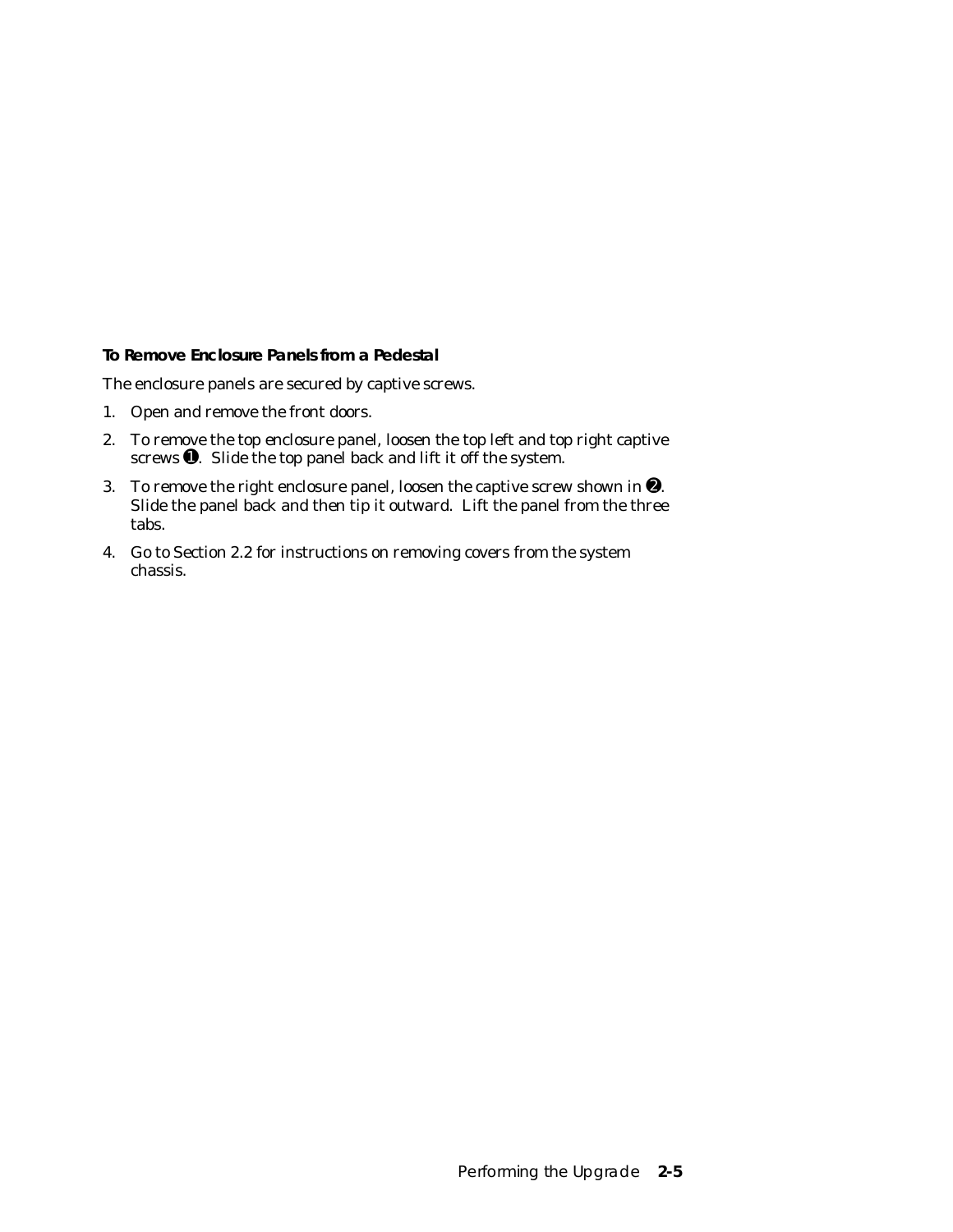## **2.1 Accessing a Rackmount System**

**In a rackmount system, the system chassis is mounted to slides.** 

**WARNING: Pull out the stabilizer bar and extend the leveler foot to the floor before you pull out the system. This precaution prevents the cabinet from tipping over.**

**Figure 2–3 Stabilizer Bar and Leveler Foot**

**/j** 

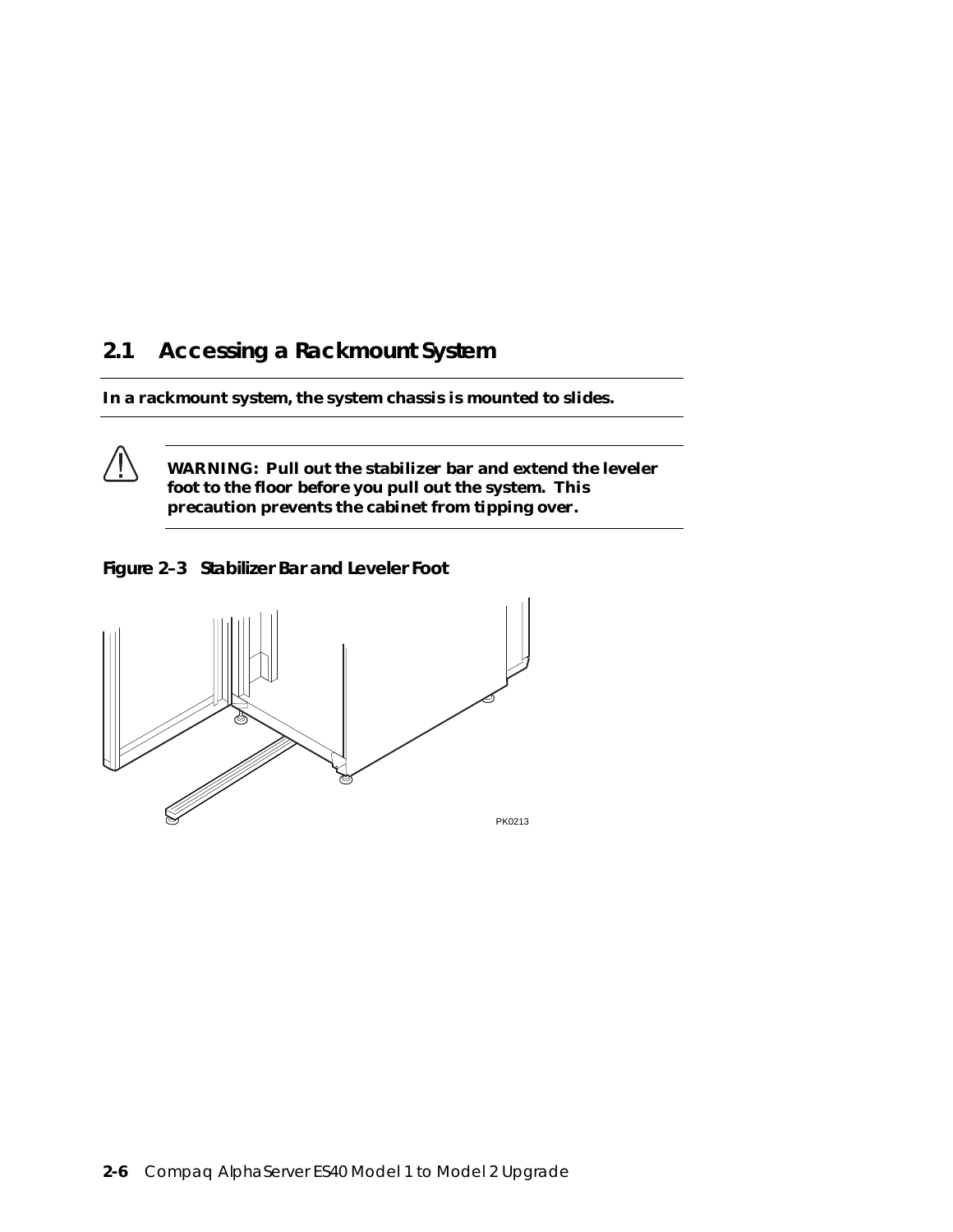**To Gain Access to the System**

- 1. Open the front door of the cabinet.
- 2. Pull out the stabilizer bar at the bottom of the cabinet until it stops. See Figure 2–3.
- 3. Extend the leveler foot at the end of the stabilizer bar to the floor.
- 4. Snap out the front bezel.
- 5. Remove and set aside the two screws, one per side (if present), that secure the system to the cabinet.
- 6. Pull the system out until it locks.

**NOTE:** *In a 4-system H9A10 cabinet, remove the top overhang bezel by loosening the two screws* ➊*.*

### **Figure 2–4 H9A10 Overhang Bezel**

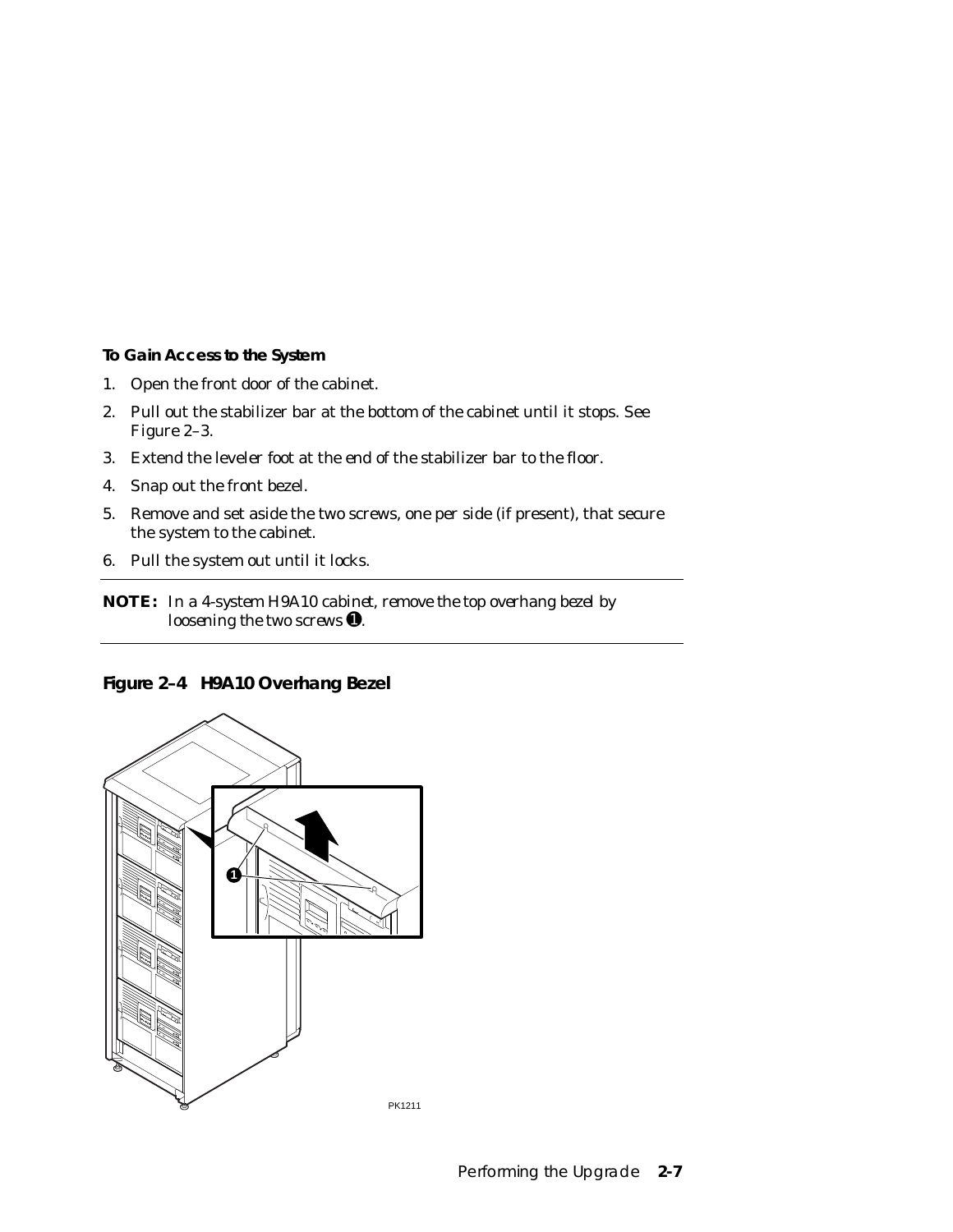## **2.2 Removing Covers from the System Chassis**

**WARNING: To prevent injury, access is limited to persons who have appropriate technical training and experience. Such persons are expected to understand the hazards of working within this equipment and take measures to minimize danger to themselves or others.**



V @ >240VA **WARNING: High current area. Currents exceeding 240 VA can cause burns or eye injury. Avoid contact with parts or remove power prior to access.**



**WARNING: Contact with moving fan can cause severe injury to fingers. Avoid contact or remove power prior to access.**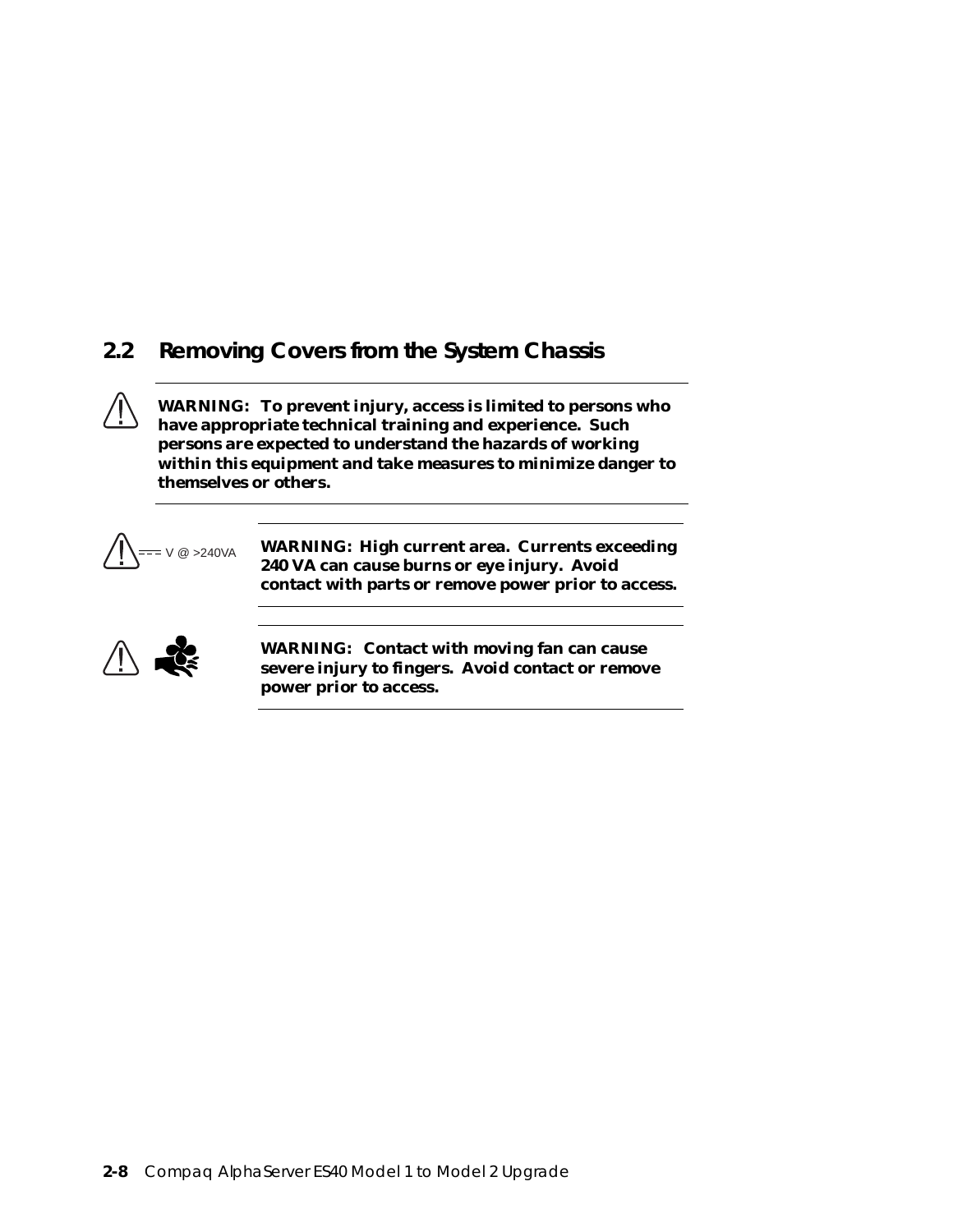Figure 2–5 and Figure 2–6 show the location and removal of covers on the tower and pedestal/rackmount systems, respectively. The numbered callouts in the illustrations correspond to the following:

- ➊ 3mm Allen captive quarter-turn screw that secures each cover.
- ➋ Spring-loaded ring that releases cover. Each cover has a pull-up ring.
- ➌ Fan area cover. This area contains the main system fan and a redundant fan.
- ➍ System card cage cover. This area contains CPUs, memory DIMMs, and memory motherboards (MMBs). To remove the system card cage cover, you must first remove the fan area cover ➌. An interlock switch shuts the system down when you remove the system card cage cover.
- ➎ PCI card cage cover. This area contains PCI cards, the PCI backplane, and four fans.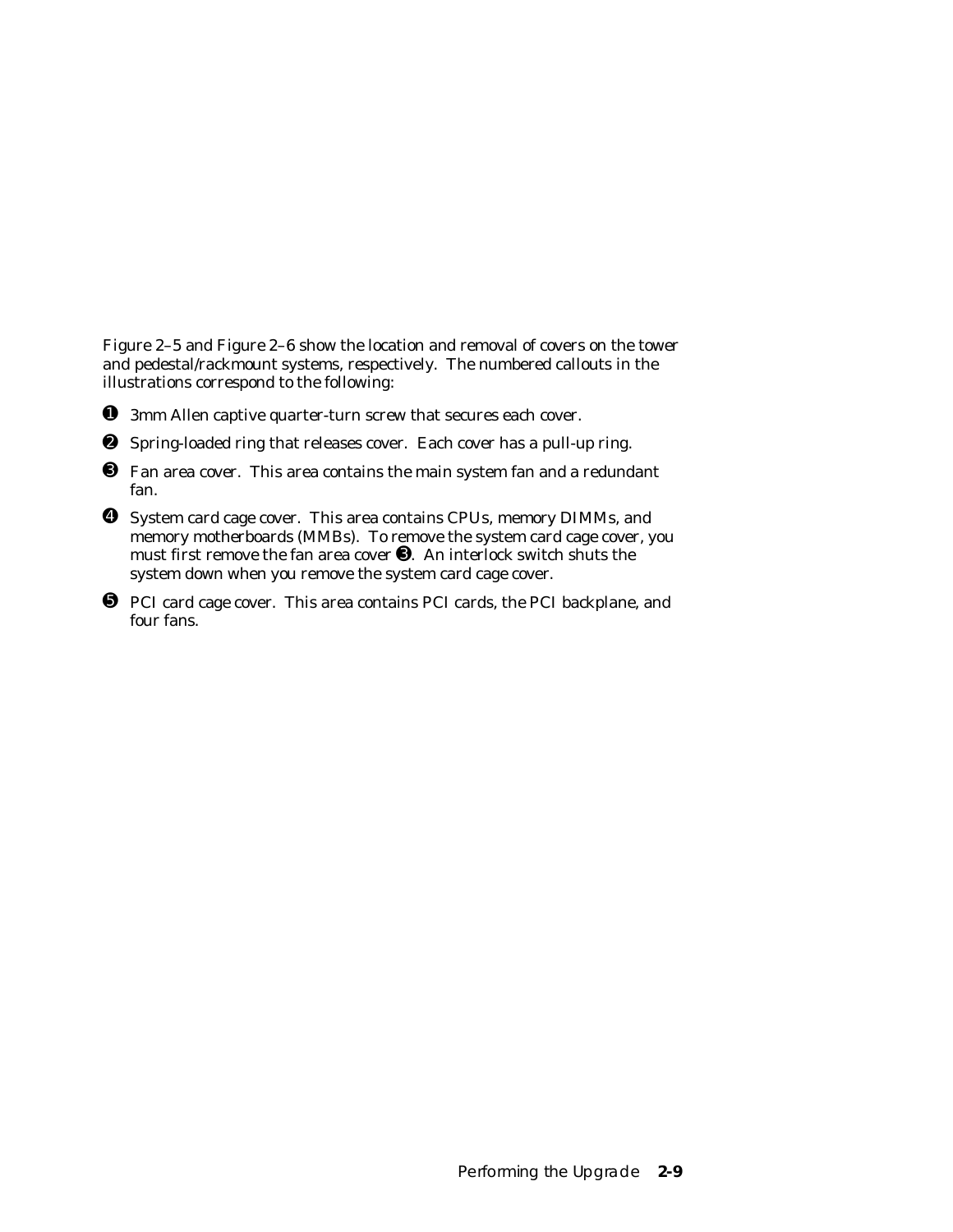

**Figure 2–5 Removing Covers from a Tower**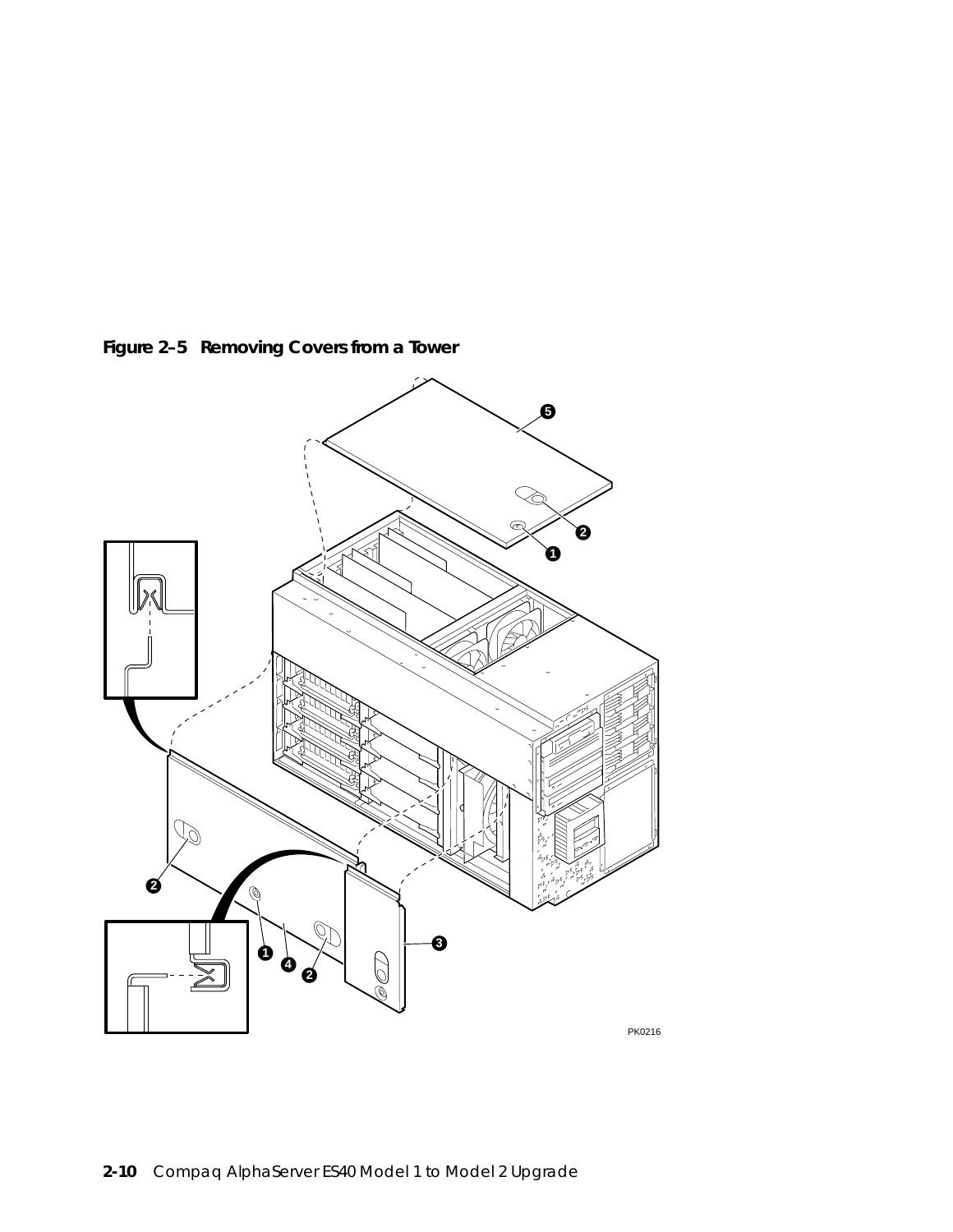

**Figure 2–6 Removing Covers from a Pedestal/Rack**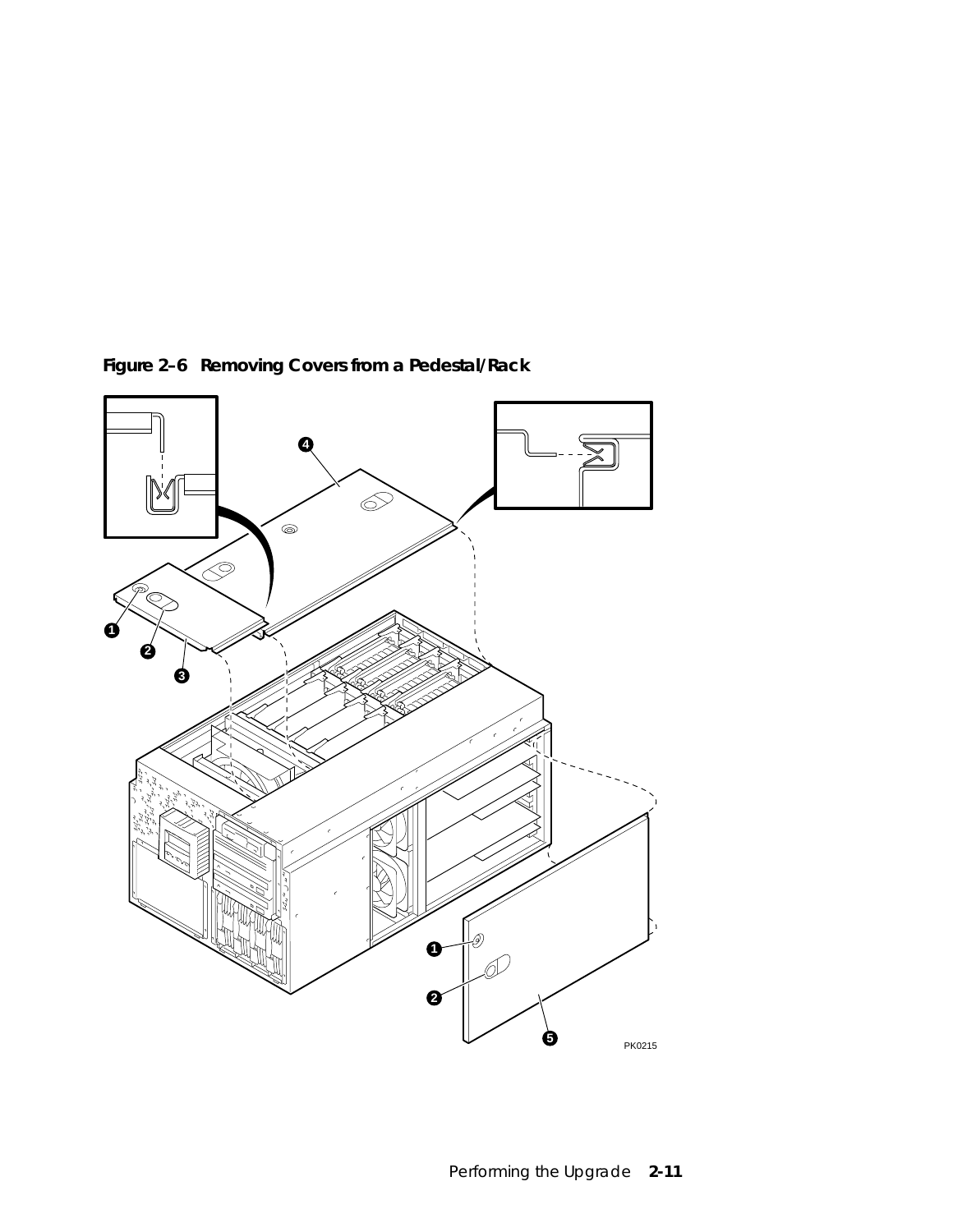# **2.3 Replacing the Memory Motherboards (MMBs)**



**Figure 2–7 Removing MMBs and DIMMs**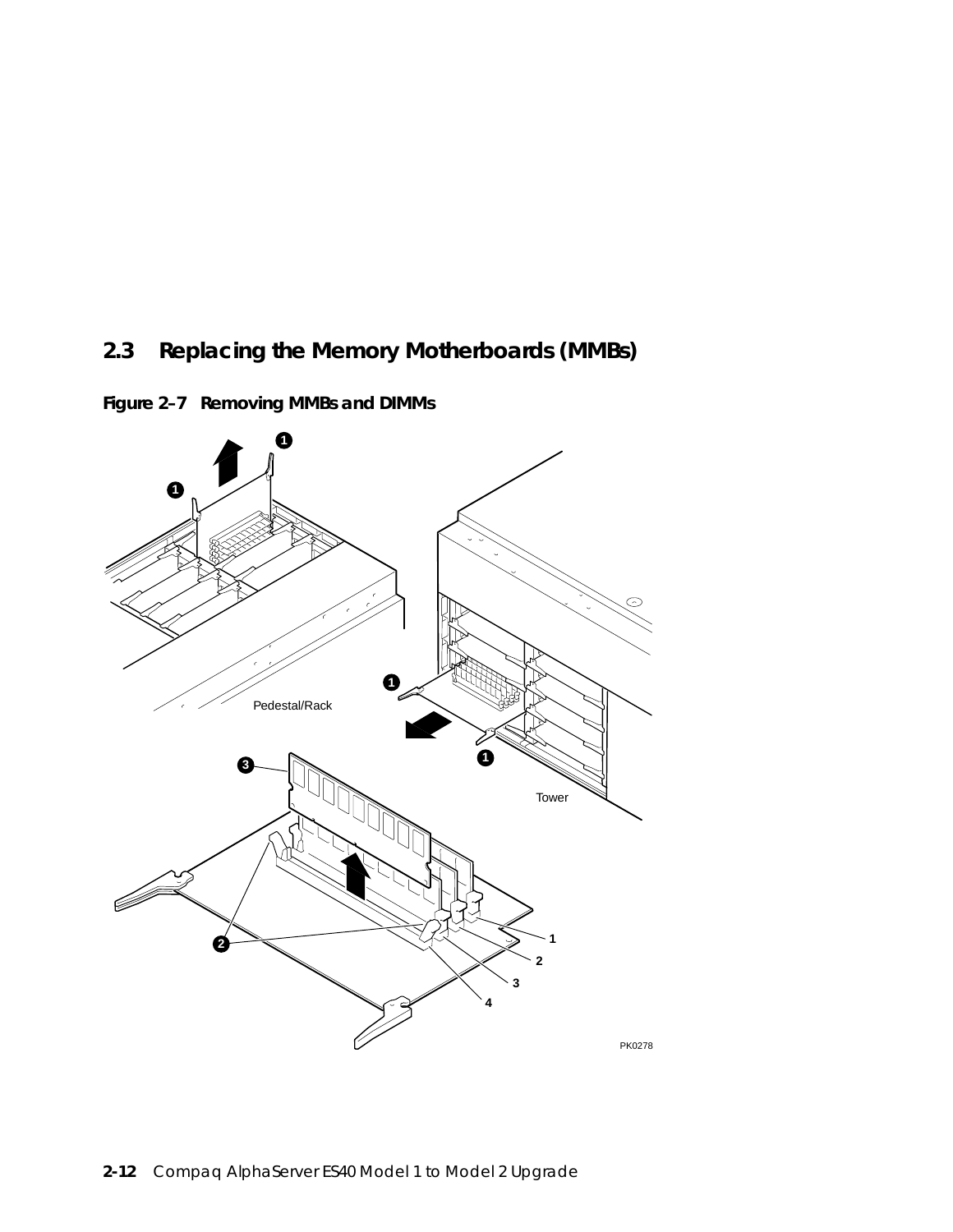- 1. Remove the fan cover and the system card cage cover.
- 2. Release the clips  $\bullet$  securing the 4-slot MMB and slide out the MMB.
- 3. Release the clips  $\bullet$  securing the DIMMs  $\bullet$  and remove the DIMMs from the MMB.

**NOTE:** *Be sure to record the position of DIMMs for reinstallation.*

4. Install the DIMMs into the 8-slot MMBs in the same positions as in the old MMBs. Align the notches on the gold fingers with the connector keys as shown in Figure 2–8.

**Figure 2–8 Aligning DIMM in MMB**



- 5. Install additional DIMMs (if ordered). Refer to the memory configuration label inside the system card cage cover. Also refer to the following, if necessary:
	- Compaq AlphaServer ES40 Owner's Guide
	- Compaq AlphaServer ES40 DIMM Installation Sheet
- 6. Install the 8-slot MMBs and secure each MMB to the system backplane with the clips  $\mathbf{0}$ .
- 7. Replace the system card cage cover and the fan cover.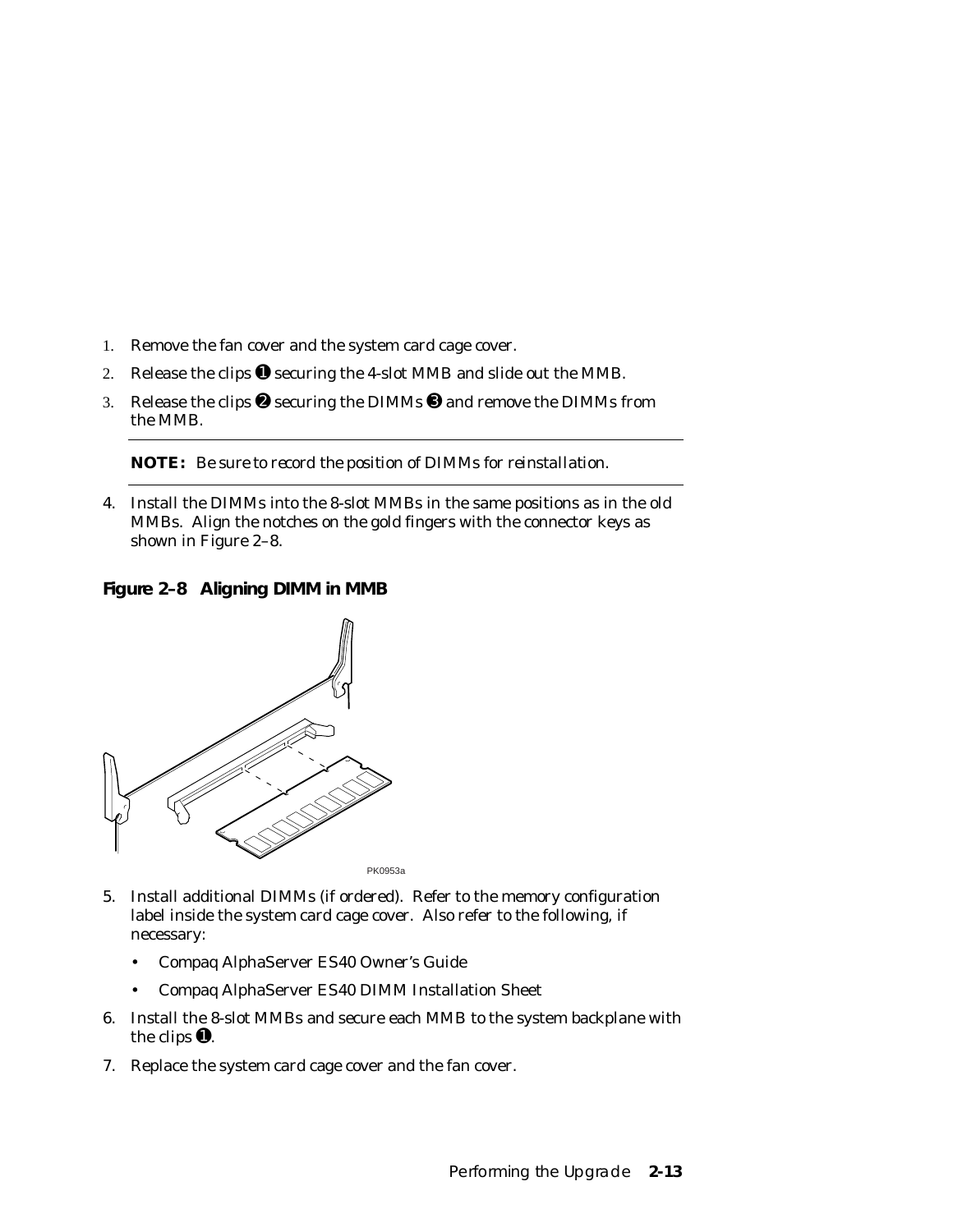## **2.4 Replacing the PCI Backplane**





**O** 17-04914-01 (if present) Storage disk cage<br> **O** 17-04400-06 I/O controller mod I/O controller module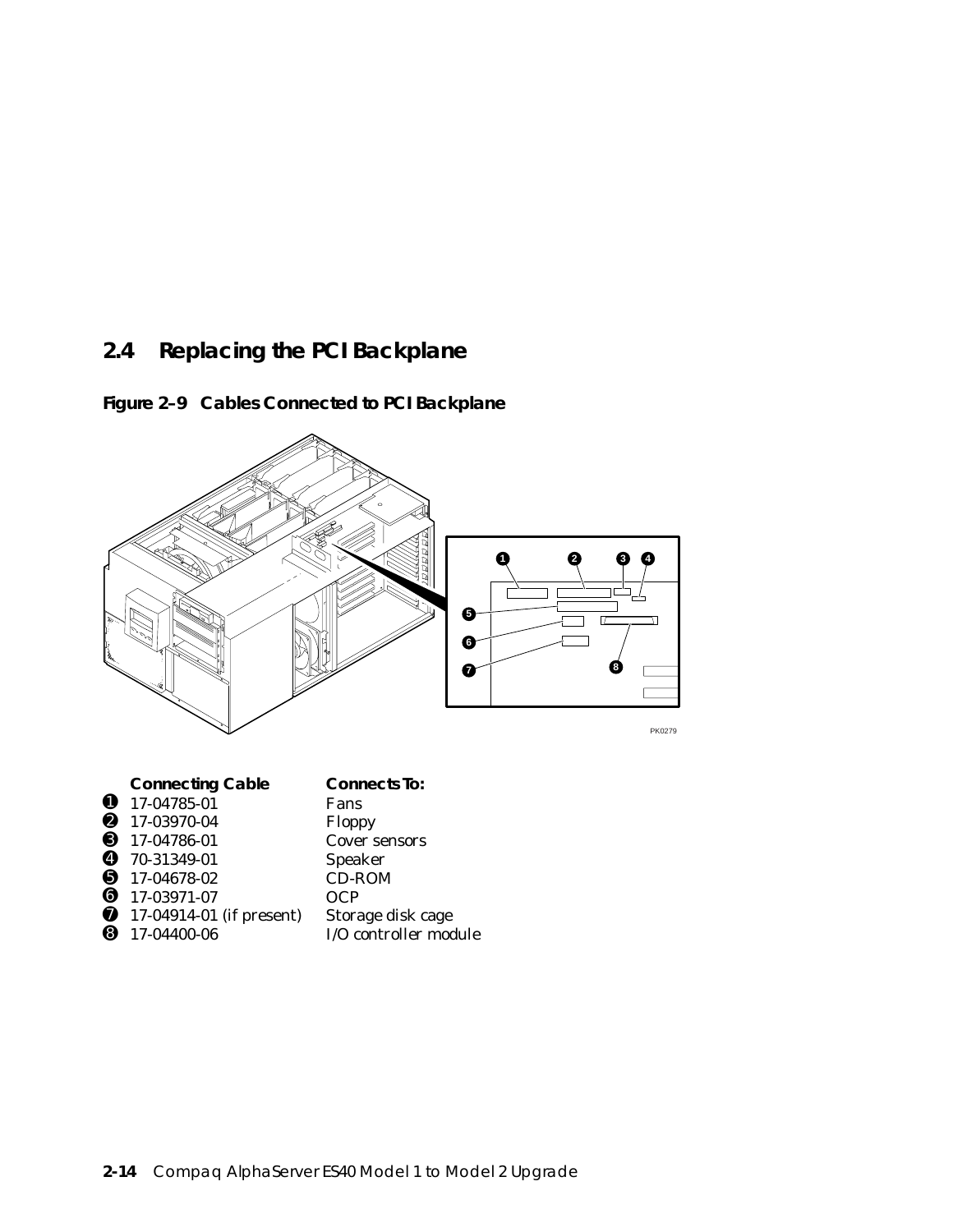**Disconnecting the Cables**

- 1. Remove the cover to the PCI card cage.
- 2. Record the location of installed PCI cards.
- 3. Remove all external cables from the PCI bulkheads in the rear of the unit. Remove internal cables from PCI cards.
- 4. Unlatch and remove the cards from the card cage.
- 5. Disconnect cables connected to the PCI backplane. See Figure 2–9.
- 6. Remove the top fan (pedestal/rack orientation) or left fan (tower orientation). This permits access to an ejector lever needed for removing the PCI backplane.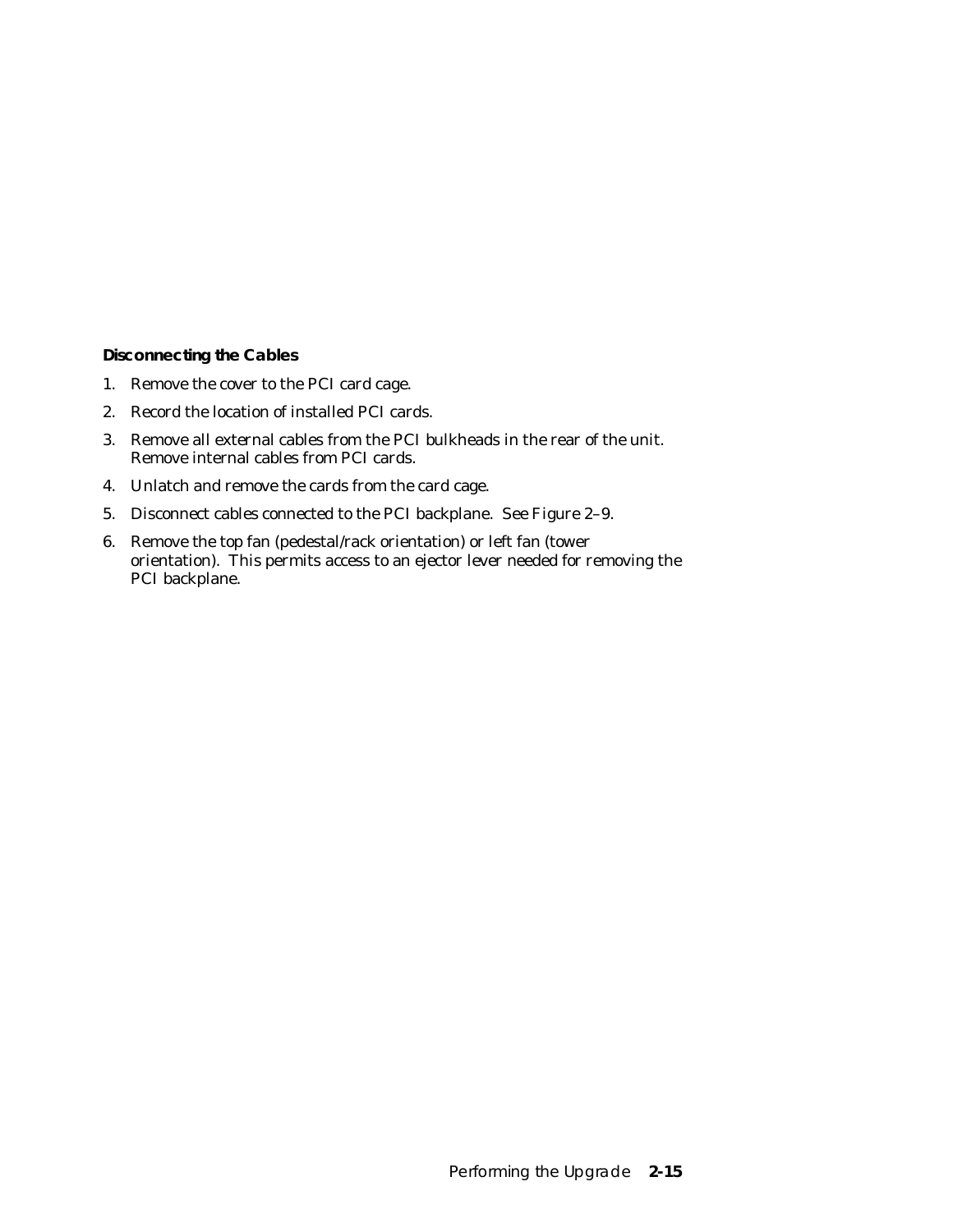

**Figure 2–10 Removing the Six-Slot Backplane**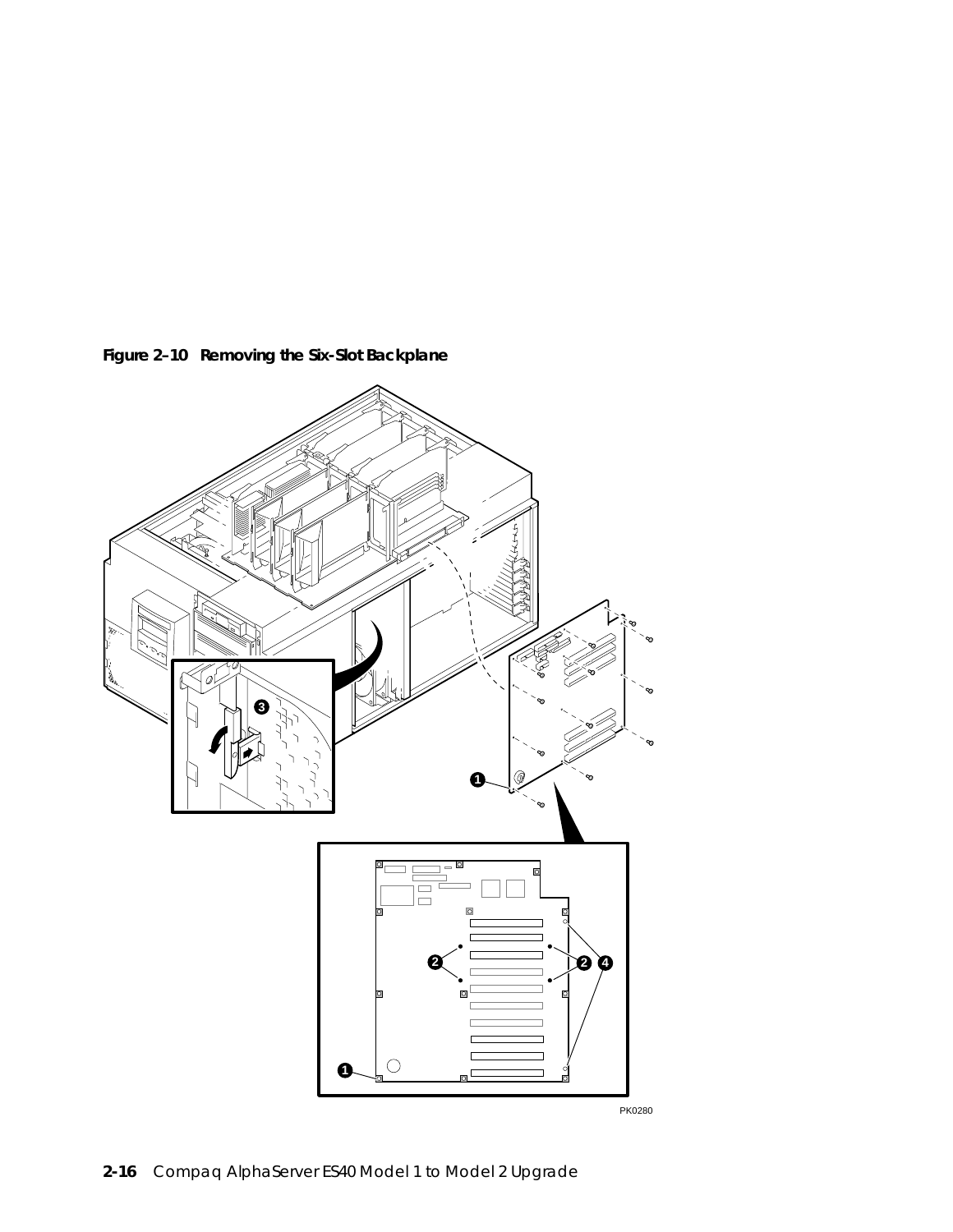### **Removing the PCI Backplane**

**CAUTION:** *When removing the PCI backplane, be careful not to flex the board. Flexing the board may damage the BGA component connections.*

1. Remove the 12 screws  $\bullet$  that secure the PCI backplane to the chassis.

**CAUTION:** *Do not remove the four additional nonwashered screws* ➋*. Removing them inactivates the built-in mechanism for extracting the PCI backplane from the system.*

- 2. Use the ejector lever  $\Theta$  in the fan area to separate the PCI backplane from the system motherboard, then lift the backplane out of the chassis.
- 3. Align the new (10-slot) backplane on the guide pins ➍, and press the board firmly until it is seated.
	- **NOTE:** *Seating the PCI backplane requires considerable pressure. When seating the PCI backplane in a cabinet, a second person should brace the chassis to ensure that no excessive stress is placed on the rails.*
- 4. Insert the 12 screws to secure the new backplane to the chassis.
- 5. Connect the cables you previously disconnected from the old backplane. See Figure 2–9.

*Continued on next page*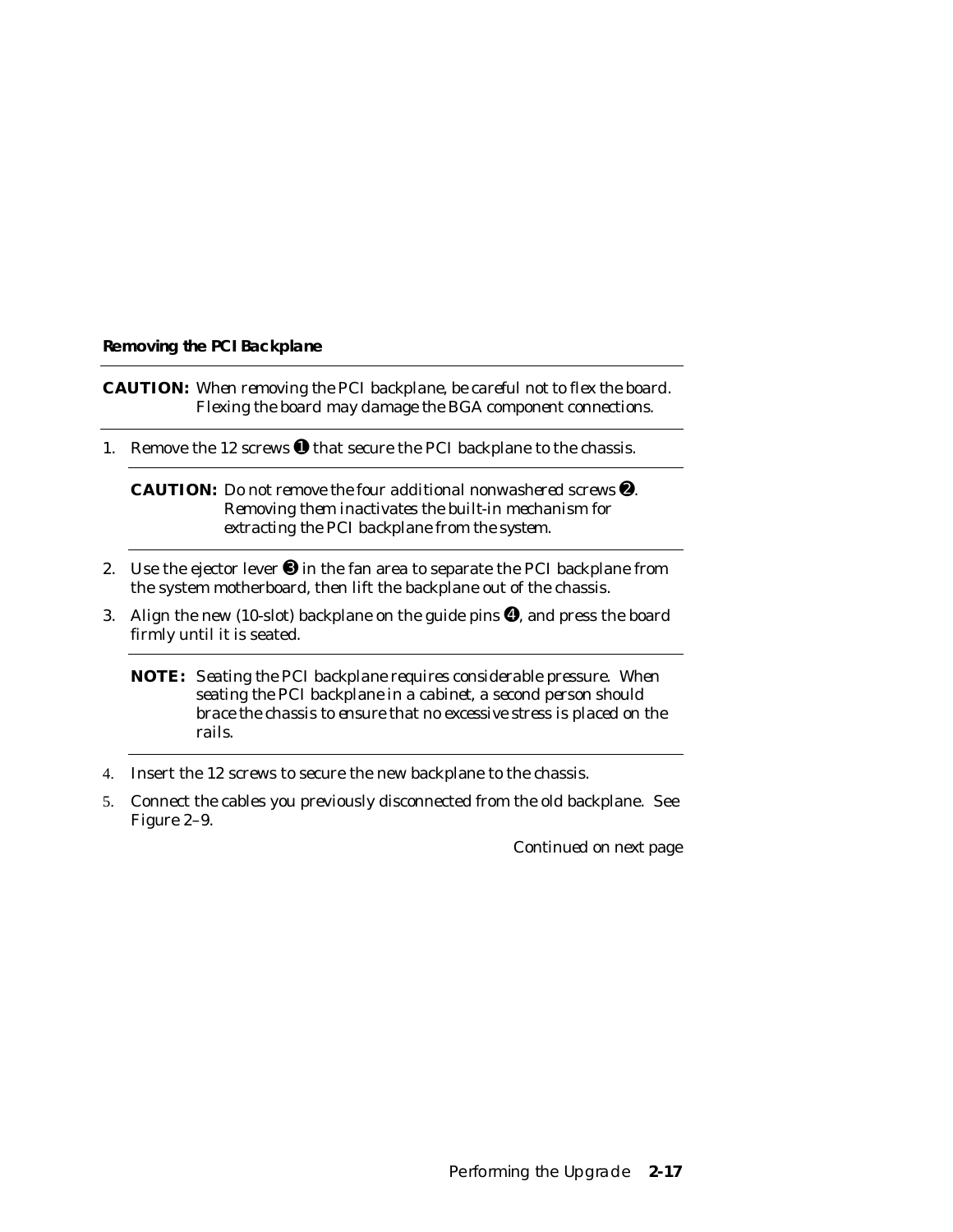

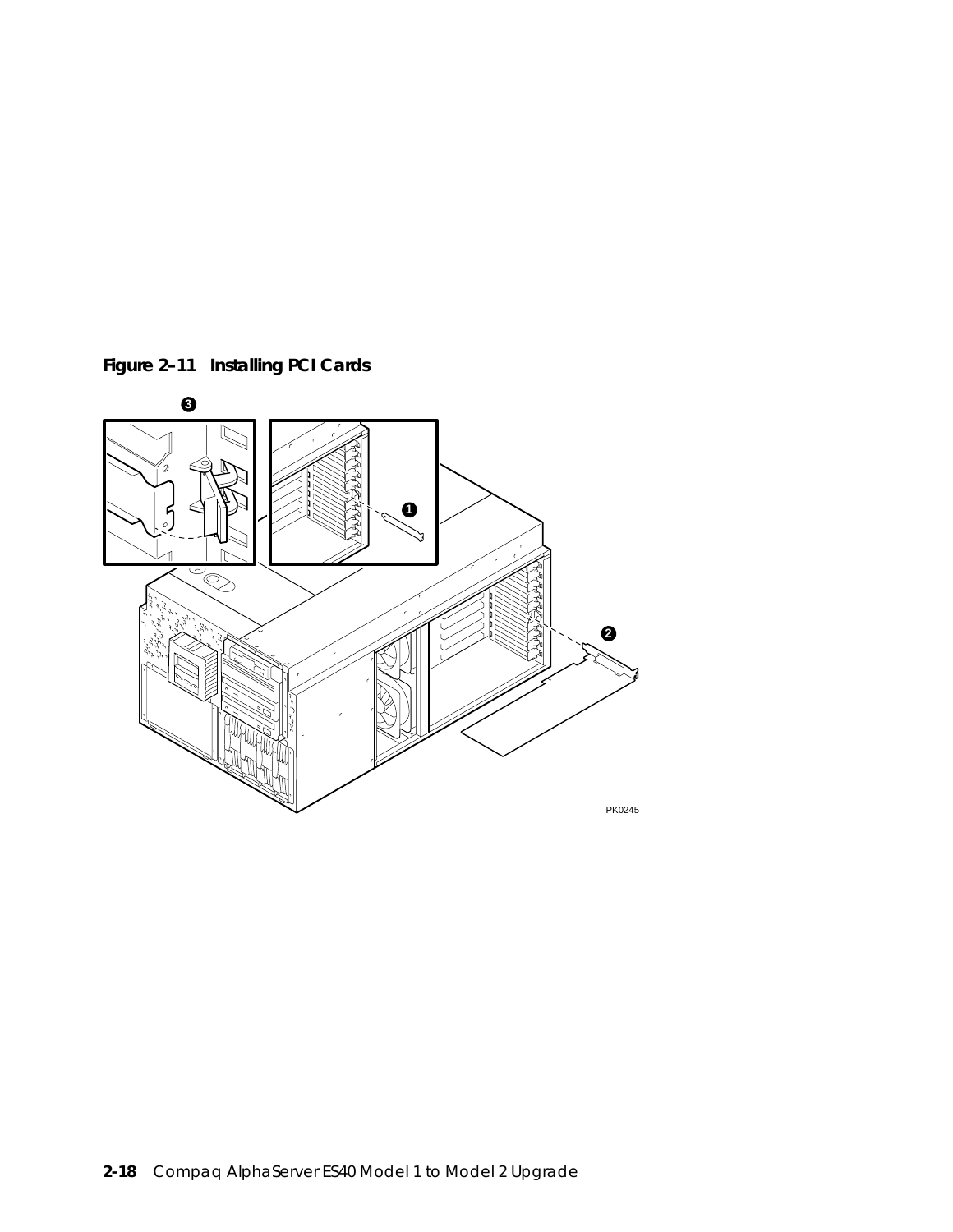## **Completing the Upgrade**

1. Reinstall and reconnect the PCI cards and install any new PCI cards (Figure 2–11). Remove the bulkhead filler plate  $\bullet$  before installing a new  $card$   $\mathbf{\Theta}$ .

**NOTE:** *Some full-length PCI cards may have extender brackets for installing into ISA/EISA card cages. Remove the extender brackets before installing such a card.*

- 2. Secure the cards to the card cage with the latch ➌.
- 3. Replace the fan, the PCI card cage cover, and the enclosure covers.
- 4. Reconnect the power cords.
- 5. Reconnect external devices.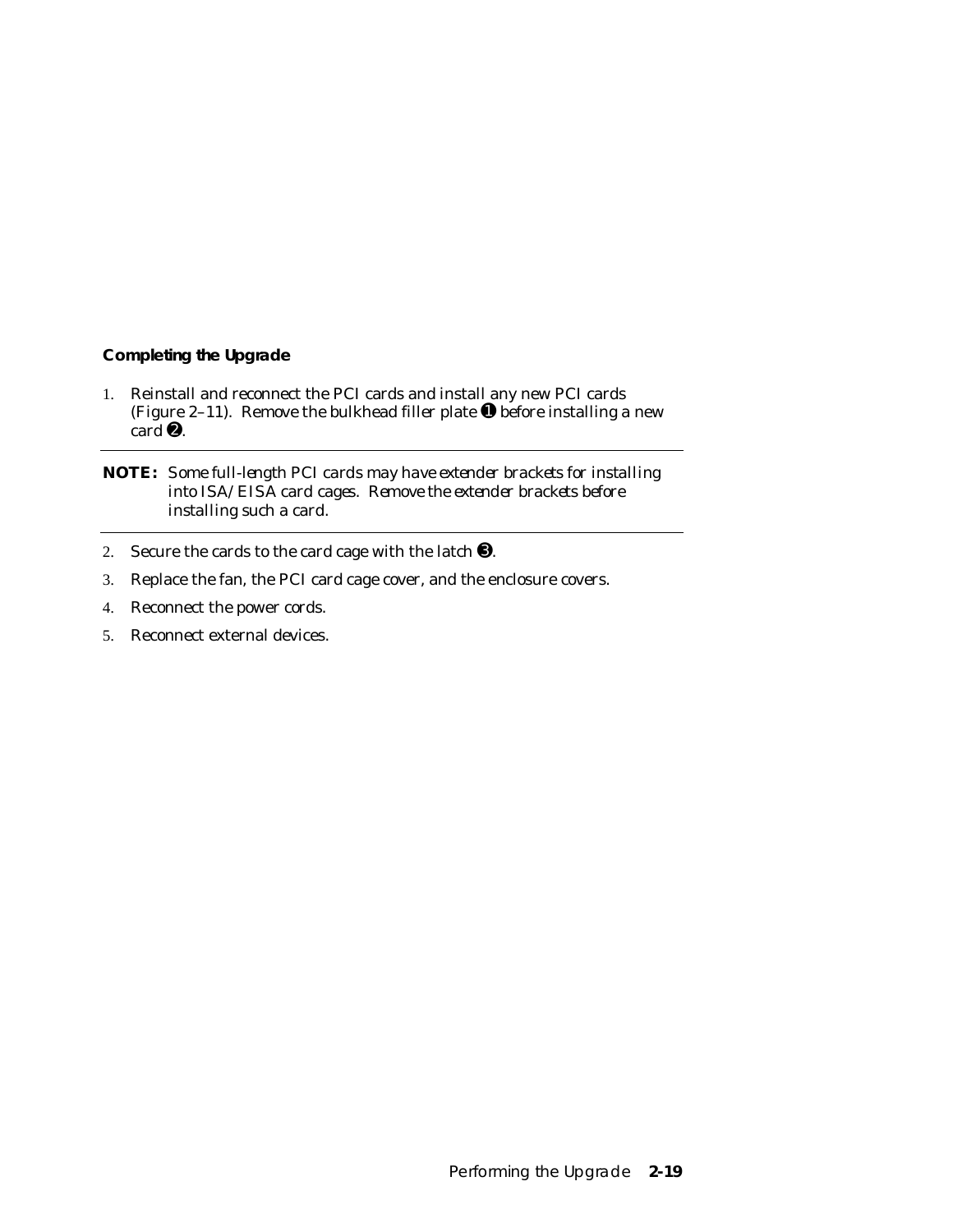## **2.5 Verifying the Upgrade**

**Observe the power-up display and enter the SRM show config command to verify the upgrade.**

#### **Example 2–1 Show Config Command**

P00>>> show config Compaq Computer Corporation Compaq AlphaServer ES40 . . . Memory.<br>Array Array Size Base Address --------- ---------- ---------------- 0 256Mb 0000000060000000 1 512Mb 0000000040000000 2 256Mb 0000000070000000 3 1024Mb 0000000000000000 2048 MB of System Memory Slot Option Mose 0, Bus 0, PCI 2/0 NCR 53C896 pke0.7.0.2.0 SCSI Bus ID 7 pkf0.7.0.102.0 4 DEC PowerStorm<br>7 Acer Labs M1543C Bridge to Bus 1, ISA 15 Acer Labs M1543C IDE dqa.0.0.15.0 dqb.0.1.15.0 dqa0.0.0.15.0 TOSHIBA CD-ROM XM-6302B 19 Acer Labs M1543C USB Option Hose 0, Bus 1, ISA<br>Floppy dva0.0.0.1000.0 dva0.0.0.1000.0 Slot Option Mose 1, Bus 0, PCI 1 NCR 53C895 pka0.7.0.1.1 SCSI Bus ID 7 dka0.0.0.1.1 RZ2DD-LS  $dka100.1.0.1.1$ dka200.2.0.1.1<br>pkb0.7.0.3.1 3 NCR 53C810 b aka100.1.0.1.1 RZ2DD-LS<br>3 NCR 53C810 pkb0.7.0.3.1 SCSI Bus ID 7<br>6 akb0.0.0.3.1 RZ25 dkb0.0.0.3.1 RZ25<br>ewa0.0.0.4.1 00-00-F8-09-90-FF 4 DE500-BA Network Con ewa0.0.0.4.1 00-00-F8-09-90-FF 6 DECchip 21152-AA Slot Option Mose 1, Bus 2, PCI 0 NCR 53C875 pkc0.7.0.2000.1 SCSI Bus ID 7 1 NCR 53C875 pkd0.7.0.2001.1 SCSI Bus ID 7 DE500-AA Network Con ewb0.0.0.2002.1 00-06-2B-00-25-5B P00>>>